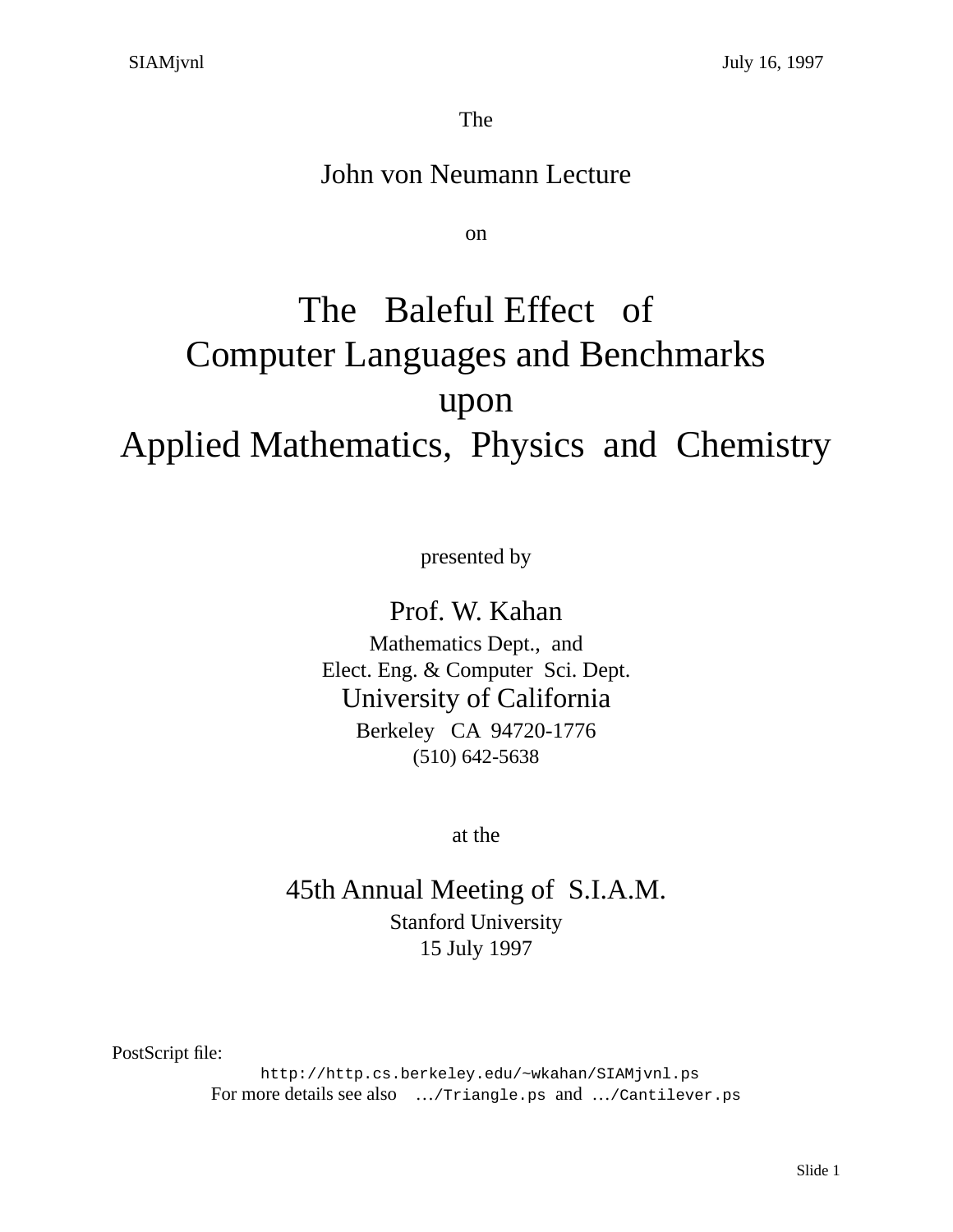# The Baleful Effect of Computer Languages and Benchmarks upon Applied Mathematics, Physics and Chemistry

### Abstract:

An unhealthy preoccupation with floating–point arithmetic's Speed, as if it were the same as Throughput, has distracted the computing industry and its marketplace from other important qualities that computers' arithmetic hardware and software should possess too, qualities like

Accuracy, Reliability, Ease of Use, Adaptability, ...

These qualities, especially the ones that arise out of Intellectual Economy, tend to be given little weight partly because they are so hard to quantify and to compare meaningfully. Worse, technical and political limitations built into current benchmarking practices discourage innovations and accommodations of features necessary as well as desirable for robust and reliable technical computation. Most exasperating are computer languages like Java<sup>®</sup> that lack locutions to access advantageous features in hardware that we consequently cannot use though we have paid for them. That lack prevents benchmarks from demonstrating the features' benefits, thus denying language implementors any incentive to accommodate those features in their compilers. It is a vicious circle that the communities concerned with scientific and engineering computation must help the computing industry break. But our communities are still entangled in misconceptions that becloud floating–point issues, so we send the industry mixed and murky signals.

> " The trouble with people is not that they don't know but that they know so much that ain't so." *Josh Billings' Encyclopedia of Wit and Wisdom* (1874)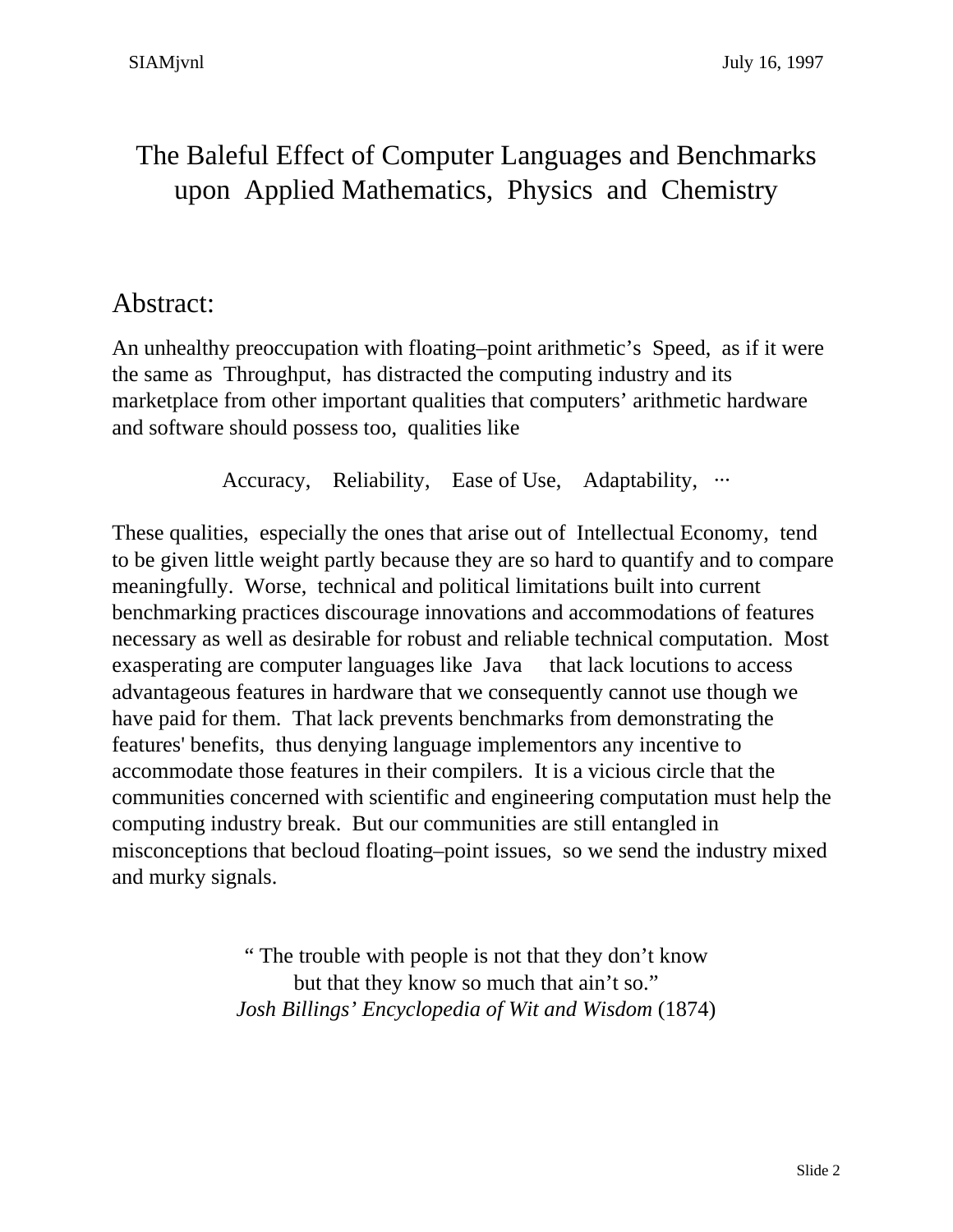# Floating–Point Arithmetic has always been the Sliver under a Fingernail of Computer Science.

For the Princeton IAS machine, von Neumann rejected floating–point hardware thus:

[ Without it, ] "… human time is consumed in arranging for the introduction of suitable scale factors. We only argue that the time so consumed is a very small percentage of the total time we will spend ..." [ programming in machine language.] ...<br>"We wish to incorporate into the machine ... only such logical concepts as are either necessary … or highly convenient …" J.v.N. *Collected Works* vol.5 p. 43; §5.3 of Burks, Goldstine & von Neumann (1946/7). [ Anticipating RISC ? ]

" While a floating binary point is undoubtedly very convenient in coding problems, building it into the computer adds greatly to its complexity …" *ibid*. §6.6.7 p. 73.

" We formulated there [§6.6.7] various criticisms which caused us to exclude this facility, at any rate, from the first model of our machine. … Besides, the floating binary point represents an effort to render a thorough mathematical understanding of at least part of the problem unnecessary, and we feel that this is a step in a doubtful direction." *ibid*. §8.6 p. 113.

What could have motivated such specious rationalization? I have to speculate …

Immediately upon the end of World War II in Europe, von Neumann inspected British and German computing facilities. He must have learned of the sad ( for the Nazis ) fate of Konrad Zuse's proposal to build an electronic computer with carefully rounded floating–point arithmetic that would have included  $\pm \infty$  and things like *NaN*s, anticipating features of IEEE Standard floating–point by four decades. But in 1939 the German Air Ministry had refused to fund the proposal because, they said, it was too complicated to build before 1942, by which time they expected to have won the war and rendered the computer unnecessary.

Perhaps von Neumann wished to avert such a fate for the IAS machine.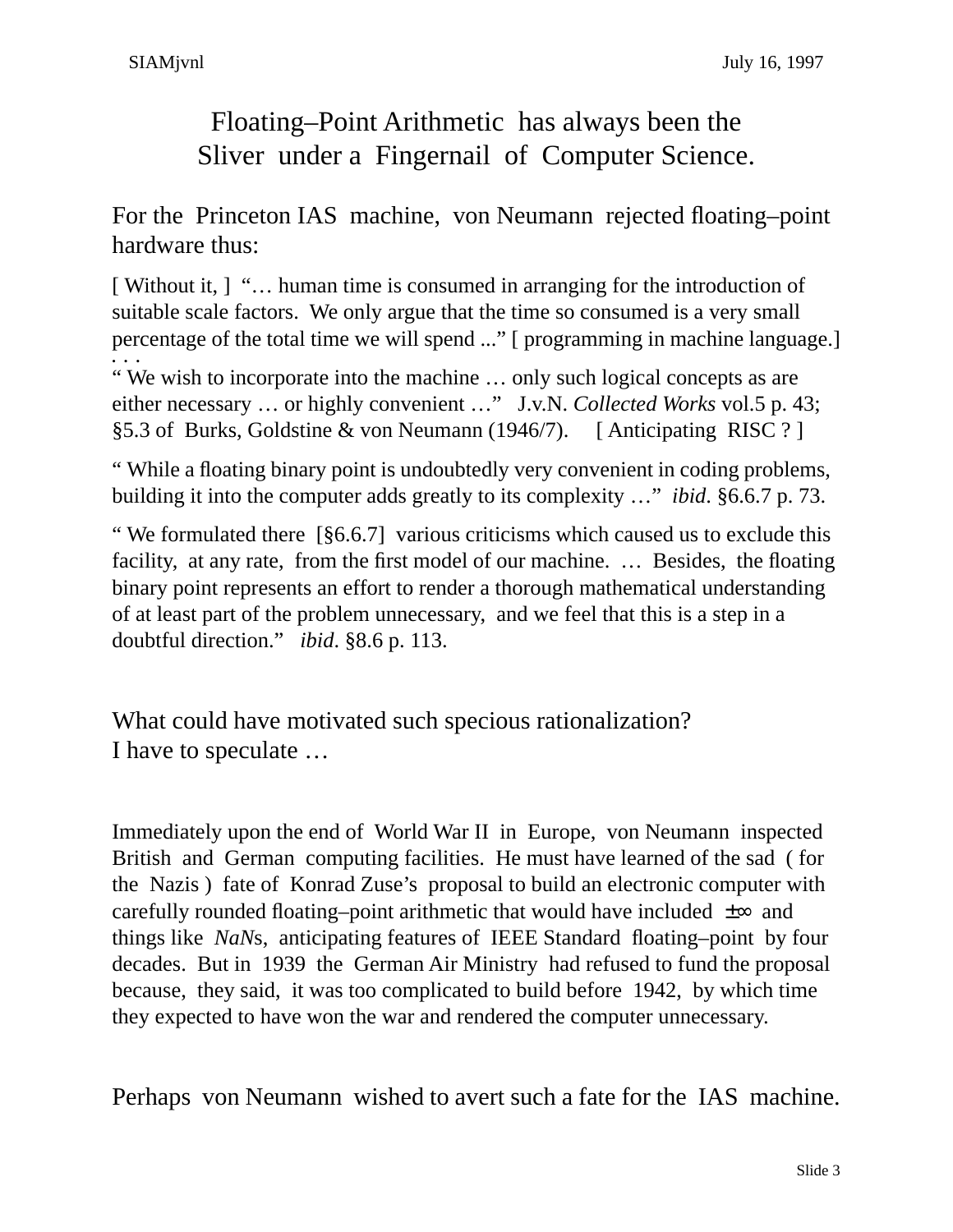### Von Neumann's writings did more than disparage floating–point.

## Omission of a guard digit could be justified by quoting this:

" Numbers which decrease in these cases [ leading zeros created by cancellation ] are really (mathematically) losing precision. Hence it is perfectly proper to omit [ normalization ] in this event. (Indeed, such a true loss of precision cannot be obviated by any formal procedure, but, if at all, only by a different mathematical formulation of the problem.)" *ibid*. §6.6.7, p. 74. This has been taken to mean

| $1.0$ xxx $3$ ???  | the values of digits beyond the rightmost |
|--------------------|-------------------------------------------|
| $-0.1$ XXXX $2$ ?? | digit stored cannot be known, so the last |
| $0.0000x$ ????     | digit x of the subtrahend doesn't matter. |
|                    | It's almost true, and therefore a lie.    |

This misconception degraded the arithmetics of the IBM /360 until 1967, all Seymour Cray's CDC and CRAY designs, TI calculators, ....

Skepticism of floating–point error–analysis could be justified … Papers in 1947/8 by Bargman, Goldstein, Montgomery and von Neumann seemed to imply that 40-bit arithmetic would hardly ever deliver usable accuracy for the solution of so few as 100 linear equations in 100 unknowns; but by 1954 engineers were solving bigger systems routinely and getting satisfactory accuracy from arithmetics with no more than 40 bits.

In 1957, soon after von Neumann died, the flaw in his reasoning was exposed ( by A.S. Householder if my memory is right ). To solve it more easily without floating–point von Neumann had transformed equation  $Bx = c$  to  $B^{T}Bx = B^{T}c$ , thus unnecessarily doubling the number of sig. bits lost to ill-condition. Now that transformation deserves to be used only to solve least–squares problems with a rectangular matrix B , and only if the arithmetic carries somewhat more than twice as many sig. bits as are trusted in the data (B, c) or desired in the solution x .

. . . . . . . . . . . . . . . . . . . . . . . . . . . . . . . . . . . . . . . . . . . . . . . . . . . . . . . . . . . *Indignor quandoque bonus dormitat Homerus.* Horace. (" Even the great Homer nods occasionally, and it annoys me.")

Considering how prodigious von Neumann's output was, his few mistakes are amply forgivable. Compared with his, my output is infinitesimal and my mistakes innumerable. To list a dozen of them here would seem boastful, so I won't.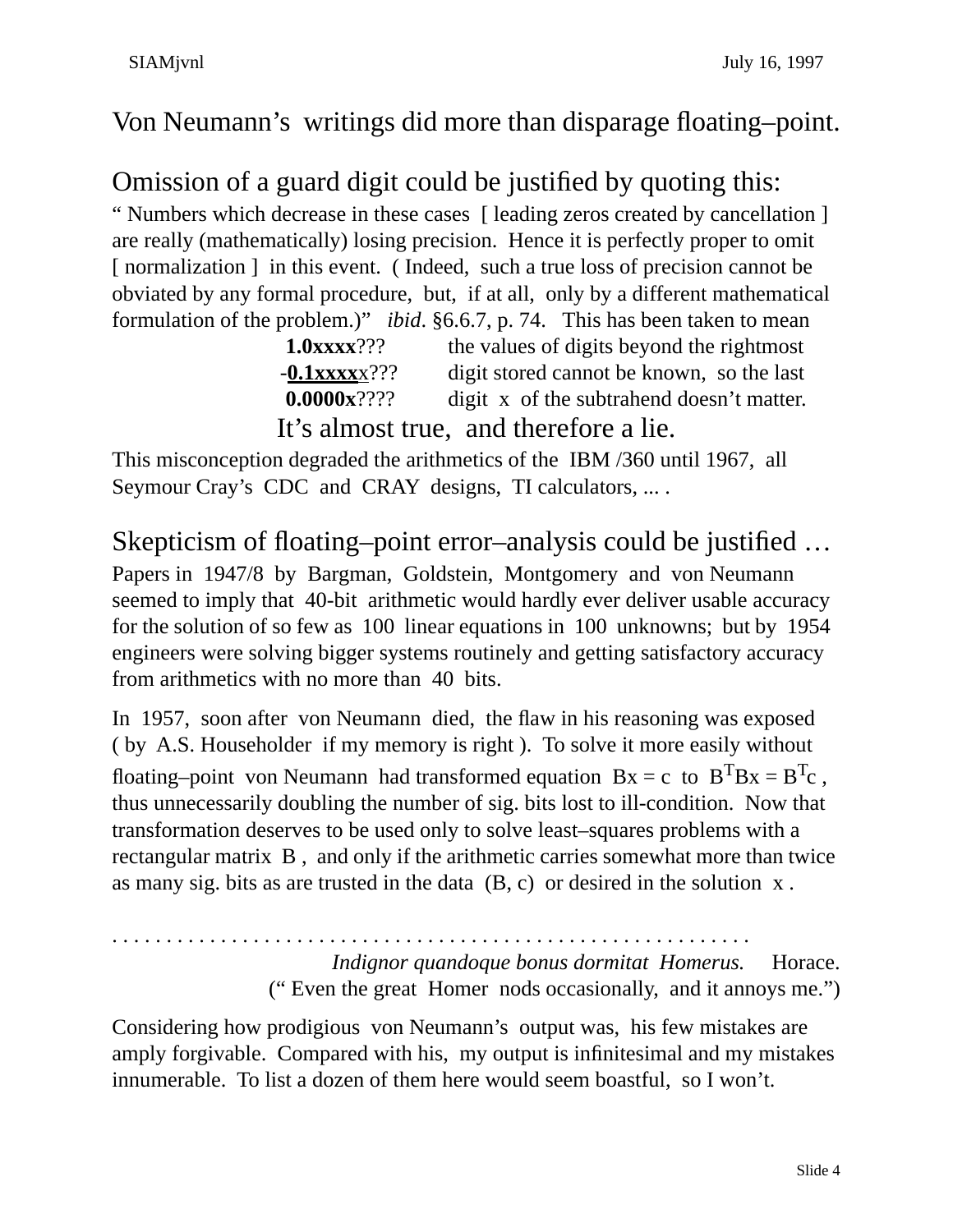### Thesis:

Floating–Point Arithmetic becomes an extremely dull subject ( of interest only to anal-compulsives ) when it is done correctly.

It is not being done correctly.

Numerical results obtained by the overwhelming majority of computer owners are less reliable, less robust, and less accurate, sometimes much less, than their hardware was designed to provide.

Computer owners derive scant benefit from advantageous hardware features they have paid for since these are practically inaccessible through commercially dominant compilers and computer languages.

# Why?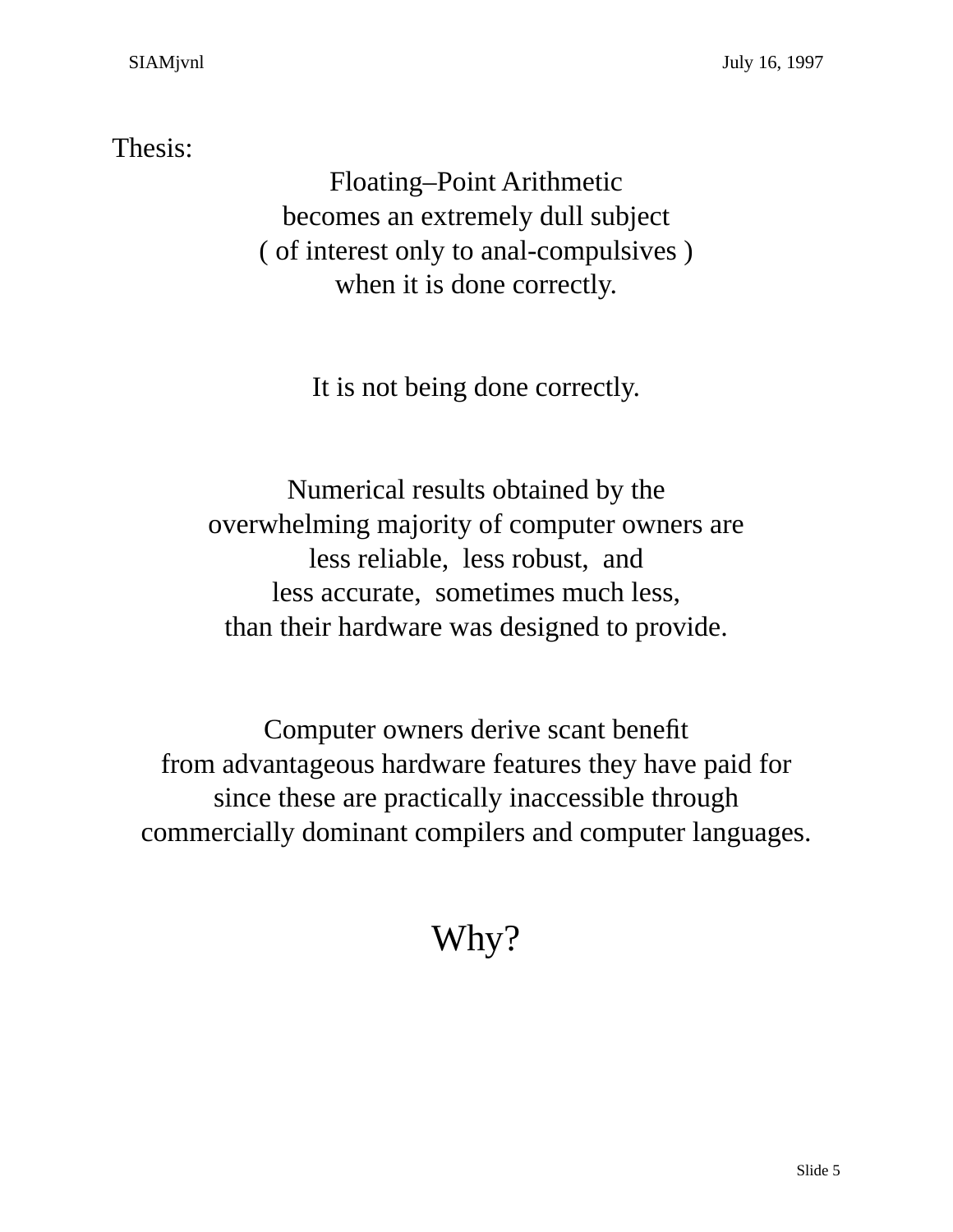Why do so few of us benefit from improved floatingpoint capabilites we paid for in our hardware?

- 1. Most of us do not know they're there. We don't even have standard names by which to ask for them.
- 2. Current benchmarking practices test only those attributes of floating–point arithmetic common to all computers of the 1970s. Improved capabilities are not exercised by any benchmark, so no incentive exists to support them in commercial compilers for standard programming languages, so we cannot write suitable programs in a fashion sufficiently portable to be acceptable as benchmarks. It's a vicious circle.
- 3. The improved capabilities are features of IEEE Standard 754 for Binary Floating–Point Arithmetic mistakenly deemed arcane, as if intended for only a few specialists.

# Bunk !

This is just one of a host of persistent misunderstandings that impede attempts to deal with floating–point issues.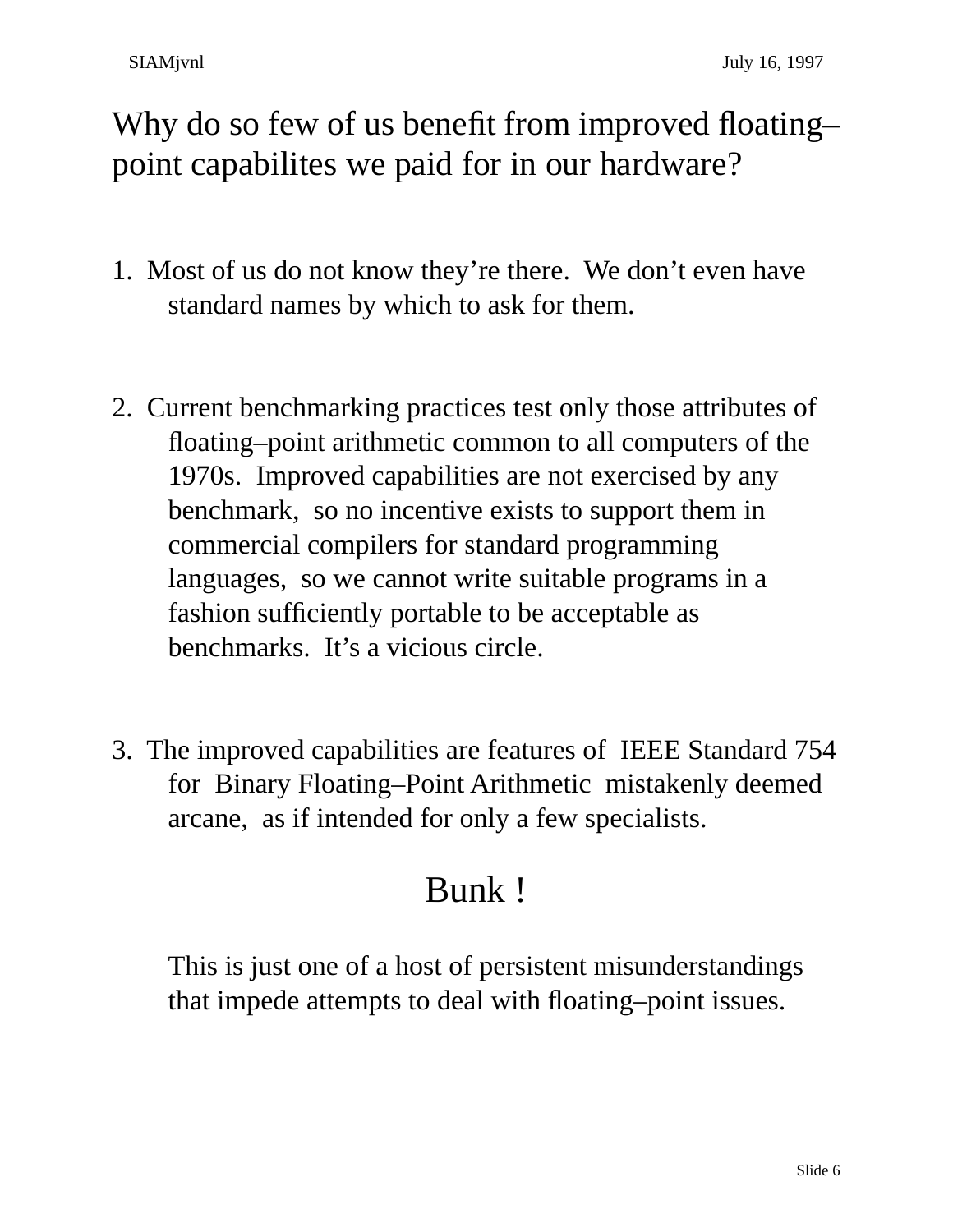### 14 Prevalent Misconceptions about Floating–Point Arithmetic

- 1• Floating–point numbers are all at least slightly uncertain.
- 2• In floating–point arithmetic, every number is a " Stand–In " for all the numbers that differ from it in digits beyond the last digit stored.
- 3• Arithmetic much more precise than the data it operates upon is needless.
- 4• In floating–point arithmetic nothing is ever exactly 0 ; but if it is, no purpose is served by distinguishing  $+0$  from  $-0$ .
- 5• Subtractive cancellation always causes numerical inaccuracy, or is the only cause of it.
- 6• A singularity always degrades accuracy when data approach it.
- 7• Classical formulas taught in schools and found in handbooks and software must have passed the Test of Time, not merely withstood it.
- 8• When better formulas are found, they supplant the worse.
- 9• Modern " Backward Error–Analysis " explains all error, or excuses it.
- 10• Algorithms known to be " Numerically Unstable " should never be used.
- 11• " Ill–Conditioned " data or problems deserve inaccurate results.
- 12• Bad results are the fault of bad data or bad programmers, not programming languages.
- 11• Most features of IEEE Floating-Point Standard 754 are too arcane.
- 14• ' Beauty is truth, truth beauty.' that is all ye know on earth, and all ye need to know. ... Keats' *Ode on a Grecian Urn*

Misconceptions like these prevent programming languages and their compilers from conveying to owners of over 90% of computers now on desk–tops the benefits of floating–point semantics built into their hardware and superior to what is now considered acceptable.

And we continue to disseminate these misconceptions.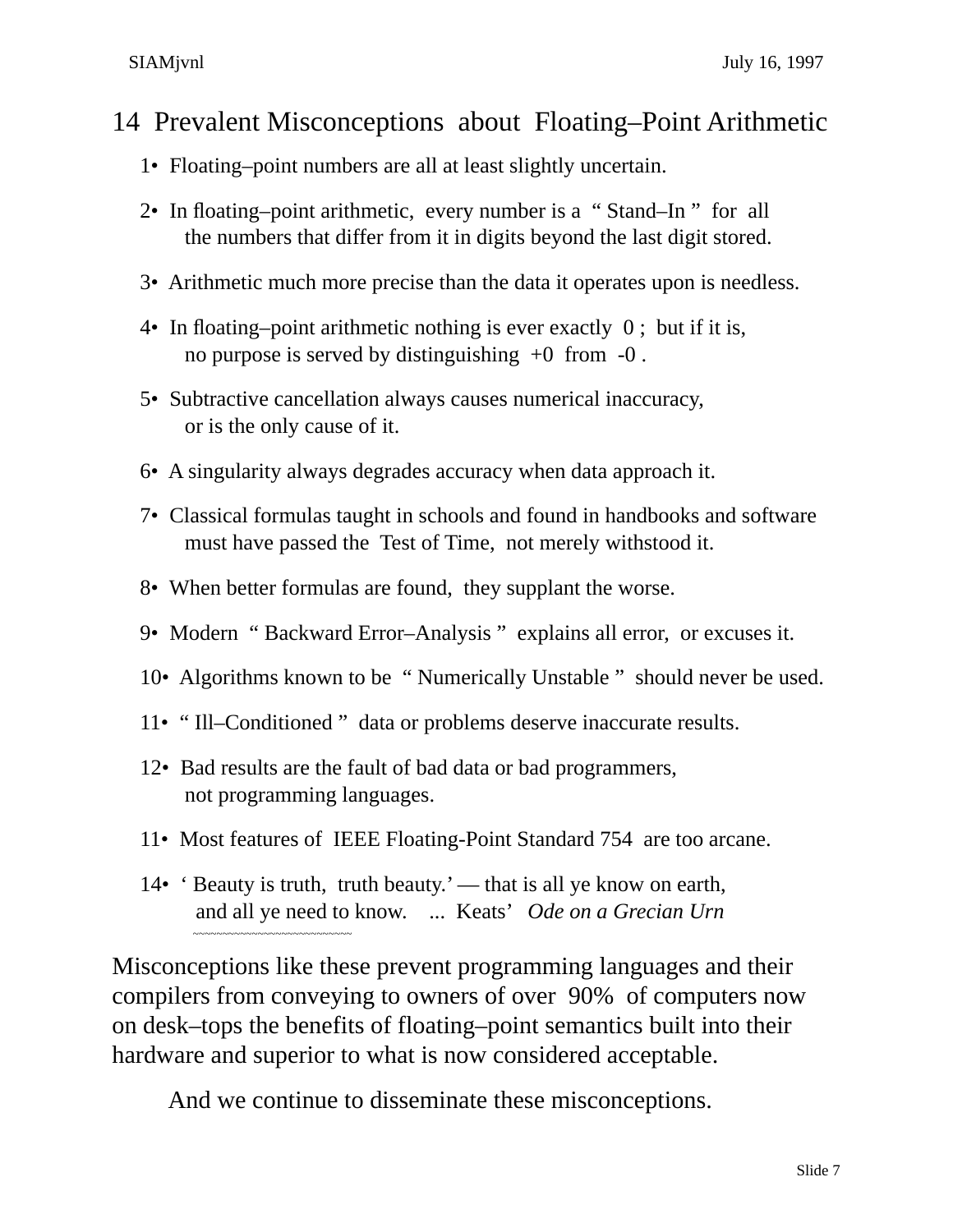### Case Study: Heron's Formula for the Area ∆ of a Triangle

Given a triangle's side–lengths a, b, c , its area is computed from a classical formula:

 $\Delta := \sqrt{(s (s-a) (s-b) (s-c))}$ , where  $s := (a+b+c)/2$ .



Example:  $a := 65536 - 1.5/128$ ;  $b := a + 3.5/128$ ;  $c := 64 + 1/256.0$ .

These data are representable exactly as Single Precision ( $f$ loat in C, or REAL\*4 in Fortran) numbers. What we get for  $\Delta$  depends upon the precision to which arithmetic operations are rounded:

Single ( Fortran and newer C compilers ):  $\Delta = 2,097,023.5$ Double ( older C compilers )  $\Delta = 2,097,279.621$ Why so much difference?

Recompute  $\Delta$  for 27 sets of Single data differing from the given data by at most one ulp ( *U*nit in the *L*ast *P*lace stored, the 24th sig. bit ). Single: ∆ varies from 2,096,**895.25** to 2,097,**407.5** .

Recompute ∆ in three Rounding Modes, *Up*, to *Nearest*, and *Down*. Single: ∆ varies from 2,097,**023.25** to 2,09**8,048.25** .

**Diagnosis:** ∆ is an **ill–conditioned** function of this data. Roundoff contributes little more uncertainty to  $\Delta$  than it inherits from last–digit uncertainty in this data, so Heron's formula does as well as can be done.

# This diagnosis is WRONG.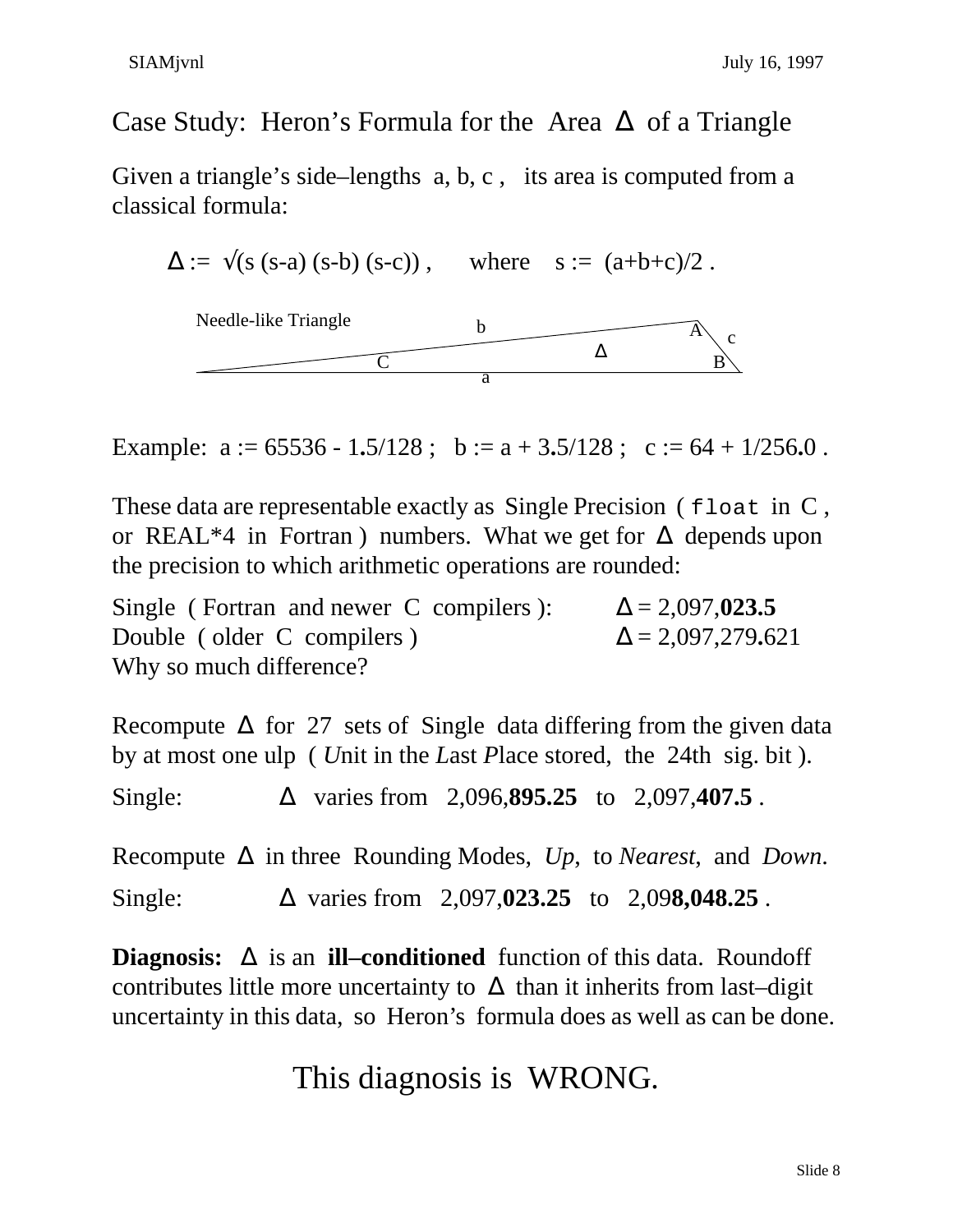# Heron's Classical Formula is Numerically Unstable for Needle-like Triangles.

Here is a better formula: First sort the data so that  $a \ge b \ge c$ . Then

$$
\Delta = \sqrt{(a+(b+c))(c-(a-b))(c+(a-b))(a+(b-c))}
$$
)/4. DO NOT REMOVE PARENTHESES.

Cancellation will occur but will cause no harm on any commercially significant North American computer except Crays X-MP, …, J90.

Single ( Fortran and newer C compilers ):  $\Delta = 2,097,279.5$ Double ( older C compilers )  $\Delta = 2,097,279.621$ Different only in bits beyond the last bit stored.

|         |  |                                               | Recompute $\Delta$ for 27 sets of Single data differing from the given data            |
|---------|--|-----------------------------------------------|----------------------------------------------------------------------------------------|
|         |  |                                               | by at most one ulp ( <i>Unit</i> in the <i>Last Place stored</i> , the 24th sig. bit). |
| Single: |  | $\Delta$ varies from 2,097,279. to 2,097,280. |                                                                                        |

Recompute ∆ in three Rounding Modes, *Up*, to *Nearest*, and *Down*. Single: ∆ varies from 2,097,279**.**25 to 2,097,280**.** .

**Diagnosis:** ∆ is a **well–conditioned** function of this data. Roundoff contributes uncertainty to only the last bit or two of  $\Delta$ . (In fact, this better formula computes  $\Delta$  fully accurately for ill-conditioned data too.).

**P.S.:** The foregoing results were obtained from MATLAB on an ancient Intel PC upgraded with Cyrix chips, and also on another Pentium PC. Without changes to .m files that compute  $\Delta$  from each of two formulas,

- how do I make MATLAB round to Single (24 sig. bits)?
- how do I make MATLAB round *Up* and *Down*, not *to Nearest* ? **I can, but you can't.**

I ran an old version, MATLAB 3**.**5, plus my DOS program that diddles the floating–point control word on Intel-based PCs.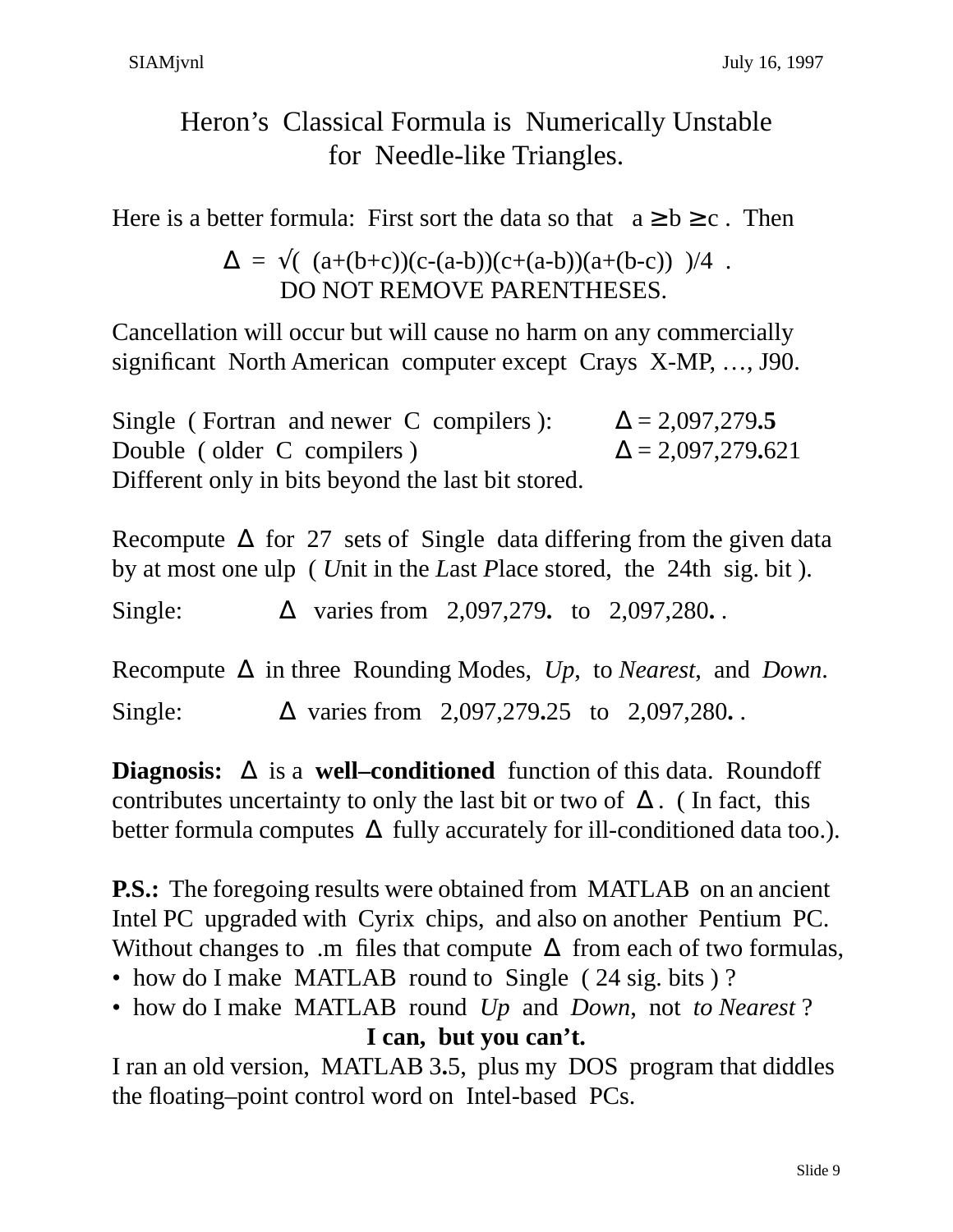Heron's formula is not the only schoolbook trigonometric formula that dislikes triangles of certain shapes.



Unnecessarily inaccurate results can be obtained also from …

C := arccos(
$$
(a^2 + b^2 - c^2)/(2ab)
$$
) = 2 arctan( $\sqrt{(s-a)(s-b)/(s(s-c))}$ )  
c :=  $\sqrt{(a^2 + b^2 - 2a b \cos C)}$ 

 $B := \arcsin((b/a) \sin A)$ This formula for B dislikes triangles with B too near 90˚ .



These classical formulas have *withstood* the Test of Time, not *passed* it.

For better formulas see http://http.cs.berkeley.edu/~wkahan/Triangle.ps .

Where does Heron's classical formula for Area  $\Delta$  go wrong? Almost nowhere.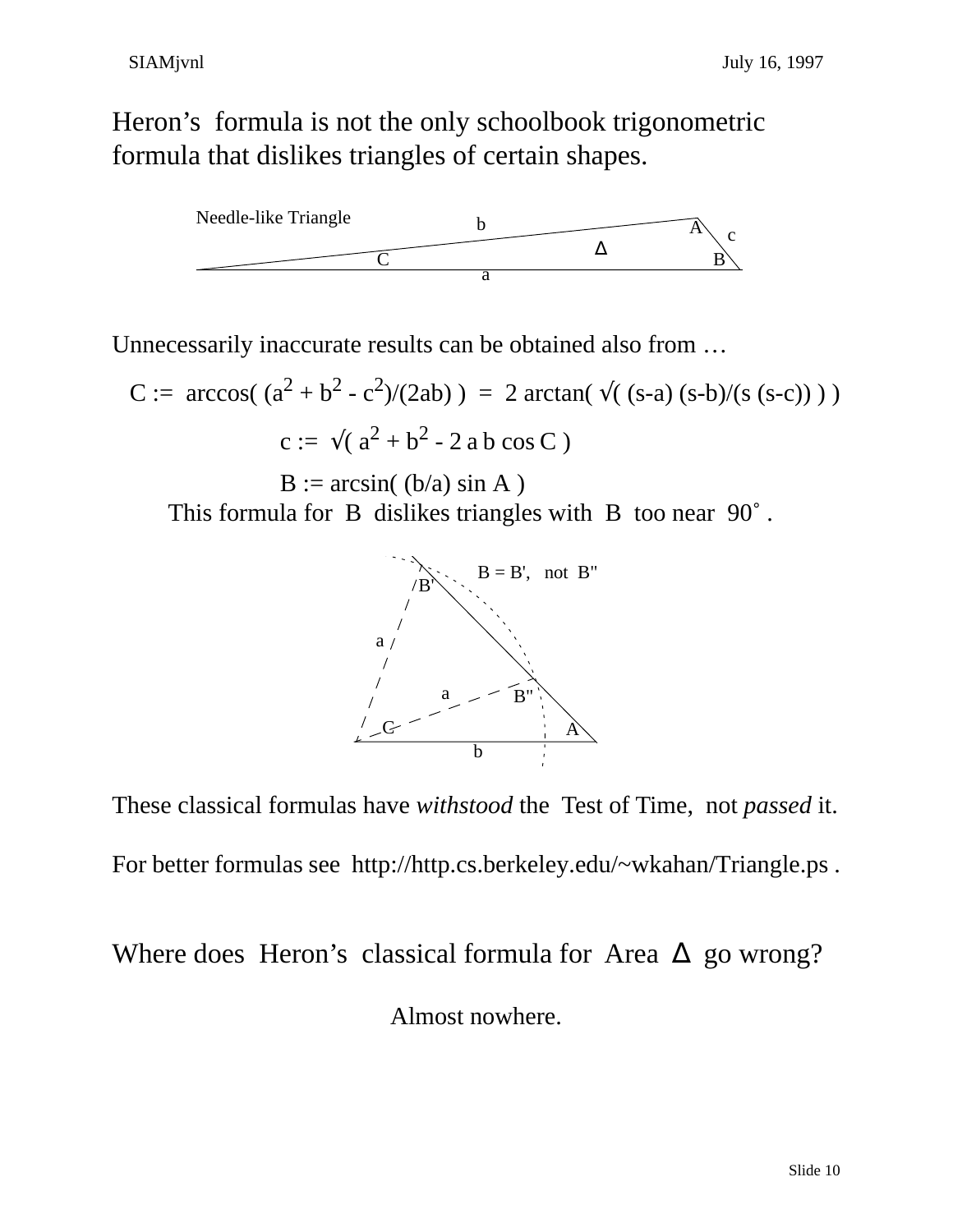

Map Triangles to Points in the Plane by taking a Triangle's side–lengths ( a, b, c ) as Barycentric Coordinates:

Every point in the **Bold Triangle** above represents a family of Similar triangles. All triangles Similar to a given generic triangle map to six of those points. Points near the boundary represent Needle–like Triangles.

Points inside the *curvilinear triangle* represent triangles with all angles acute and utterly well–conditioned areas ∆(a,b,c) . ( The *curves* are hyperbolic arcs.)

Triangles for which Heron's formula miscalculates  $\Delta(a,b,c)$  are at points inside the **thick edges**, with thickness proportional to the roundoff threshold. Every extra decimal digit of arithmetic precision shrinks their thickness by 1/10.

The revised formula  $\Delta(a,b,c)$  with sorted a, b, c is accurate at all triangles.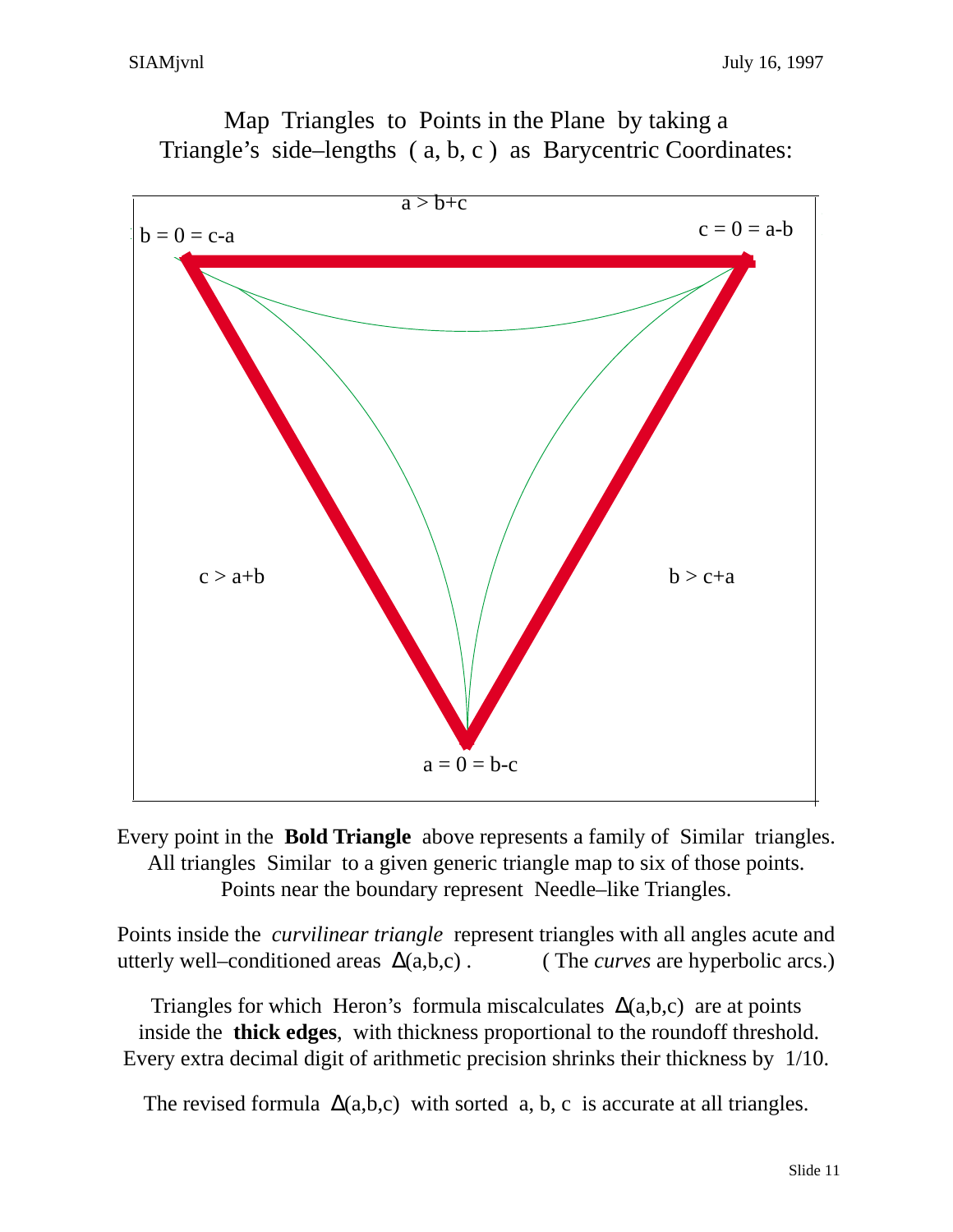Conclusion: Everybody should use the better formula for  $\Delta$ .

But they won't.

The better formula has been published at least four times, but not where most programmers who might need it are likely to look it up. Heron's formula is what they will almost surely find instead.

In general, the programmers who use a little ( or a lot of ) floating–point arithmetic may be very clever at things they care about, but not at error– analysis of floating–point. ( Not even von Neumann got it quite right.) And all of us shall occasionally run their programs unwittingly, and be thus exposed to risks of which they were unaware.

The floating–point arithmetics on Motorola and AMD/Cyrix/ Intel chips in Macs, PCs and Power-PCs, were designed to attenuate the risks you face and to help you diagnose them.

They were designed to evaluate every subexpression to 8-byte Double– Precision ( Power-PC/Macs ) like old–fashioned C, or to 10-byte Extended Precision ( PCs, older Macs ), to attenuate the incidence of dangerously inaccurate results. But Java doesn't do this.

They were designed to let you rerun program modules, whose sourcecode you can't or won't change, unchanged but in different rounding modes upon data that produce suspicious results. If different roundings change a module's results too much, you may wish to question its provenance. But Java does not allow you to do this.

Attenuating risks does not eliminate them; neither is the foregoing diagnostic technique anywhere near foolproof. Still, those hardware designs do improve your chances. But not with Java programs.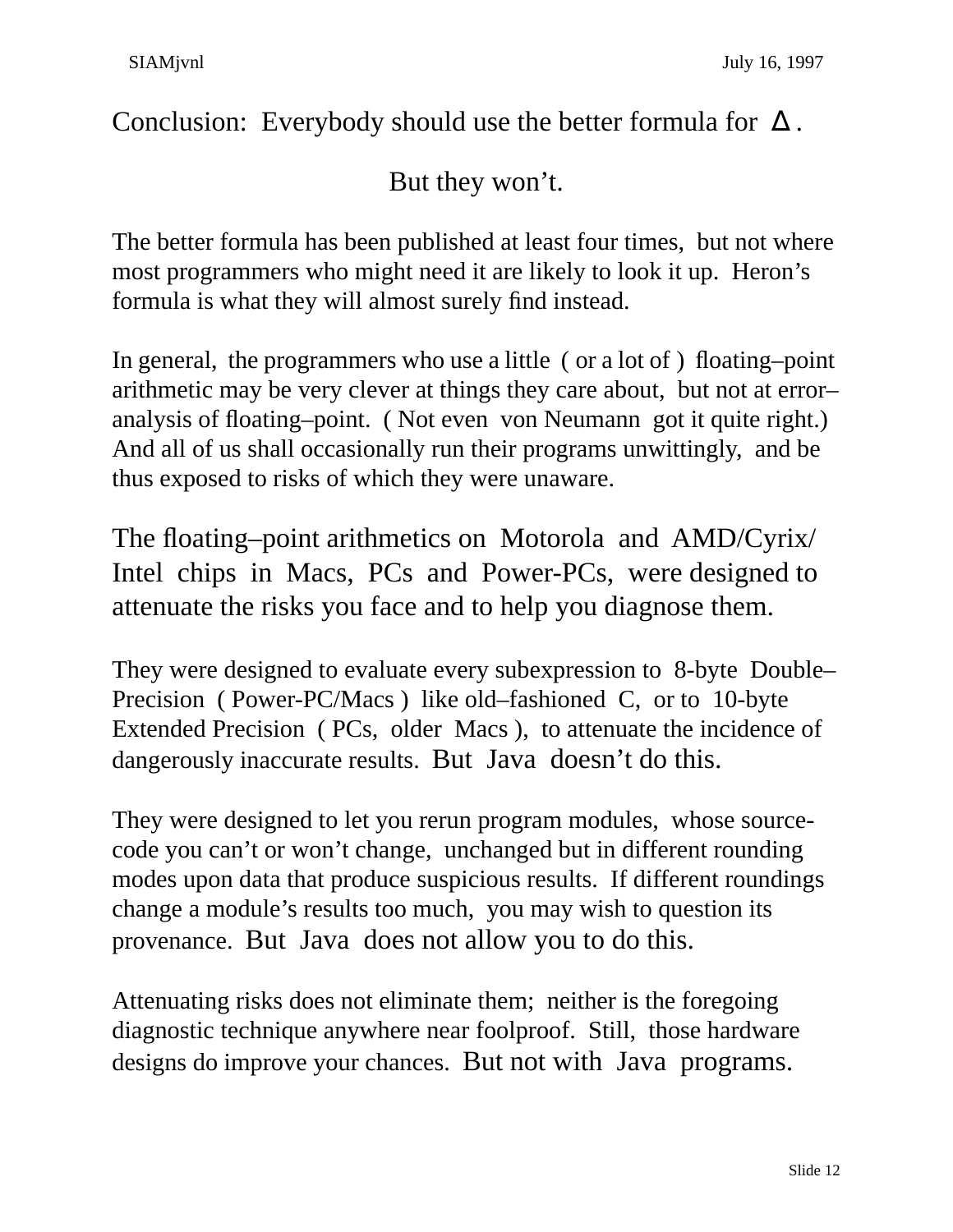

It seems bizarre that a programming language being promoted as the way for Everyman to program Everything to run Everywhere should have floating–point semantics chosen to be so disadvantageous to the overwhelming majority of programmers and users of the overwhelming majority of computers on desktops. I have been assured that it was not done in an attempt to secure commercial advantage for a few at the expense of the many, so I must presume that it was done out of ignorance.

An attempt is under way to supplant Java's treatment of floating–point by something better. It is called Borneo, devised by some students at U.C. Berkeley, and being implemented at least in part by one of them, Joe Darcy < darcy@cs.berkeley.edu > with support from some folks at Sun.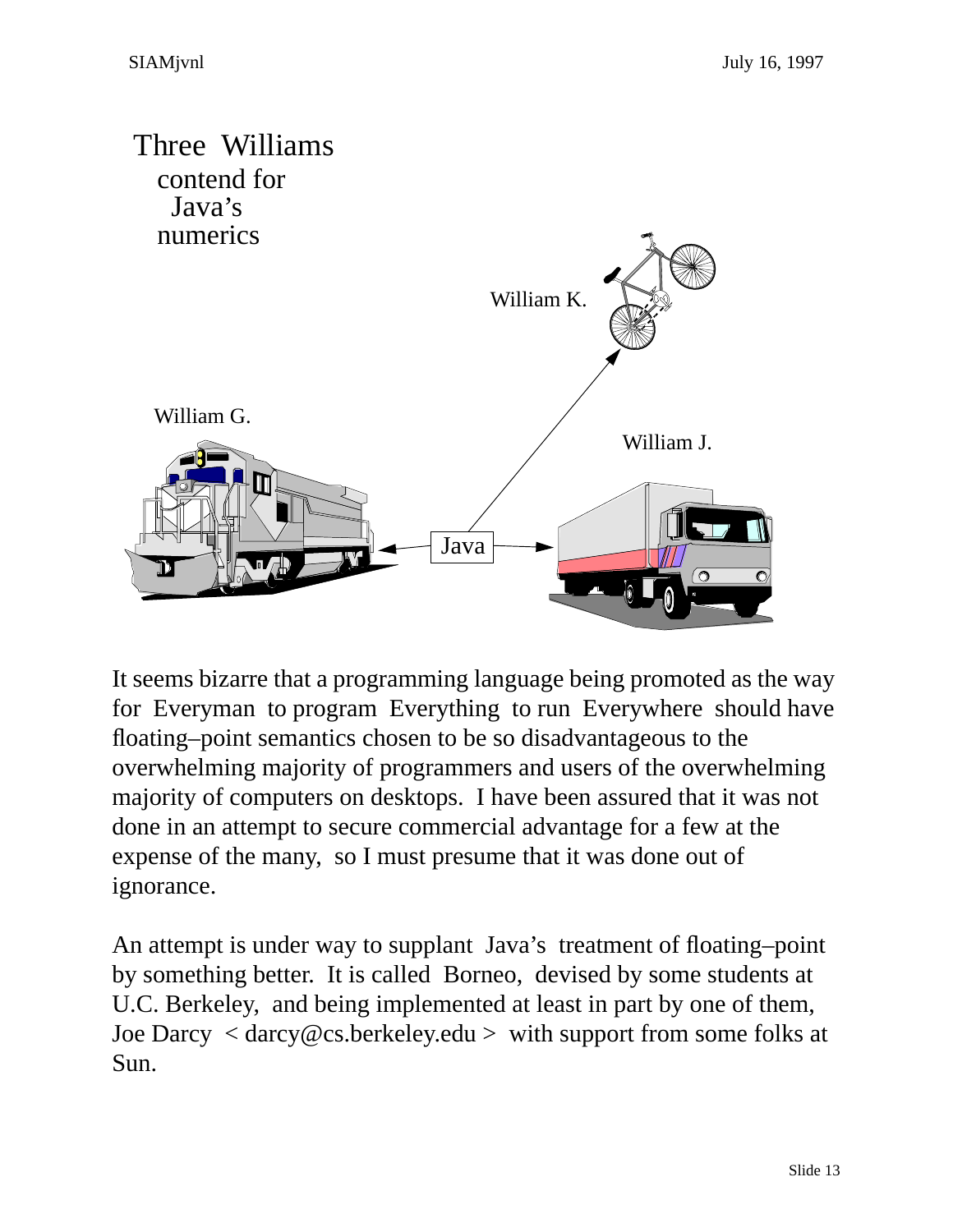Published Benchmarks tend to be preoccupied with

*speed*

to the near exclusion of everything else.

Consequently, the Computer analog of Gresham's Law goes  $\cdots$ 

" The *Fast* drives out the *Slow*, even if the *Fast* is Wrong."

# *Wrong ?*

Some controversial mathematical conventions are embedded in computers, in hardware and/or in programming languages, and persist only because little commercial incentive exists to expend the considerable effort required to resolve controversy and attend to details that could not affect the speed of current benchmarks.

Example: Why do systems disagree about 35035.0D0 / 15.0 - 7007.0 / 3.0 ? Example: Why do systems disagree about whether  $0.0^{0.0} = 1.0$  or ERROR ?

Nit-Picky Example: What should be done with the sign of  $\pm 0.0$  ?

<sup>(</sup> This example was chosen because a smaller error than the difference between +0 and -0 is hard to imagine; and yet the computing industry appears unable to correct such mistakes, and bigger mistakes too, after they become entrenched. Thus are the sins of the fathers visited upon succeeding generations, all in the name of " Compatibility.")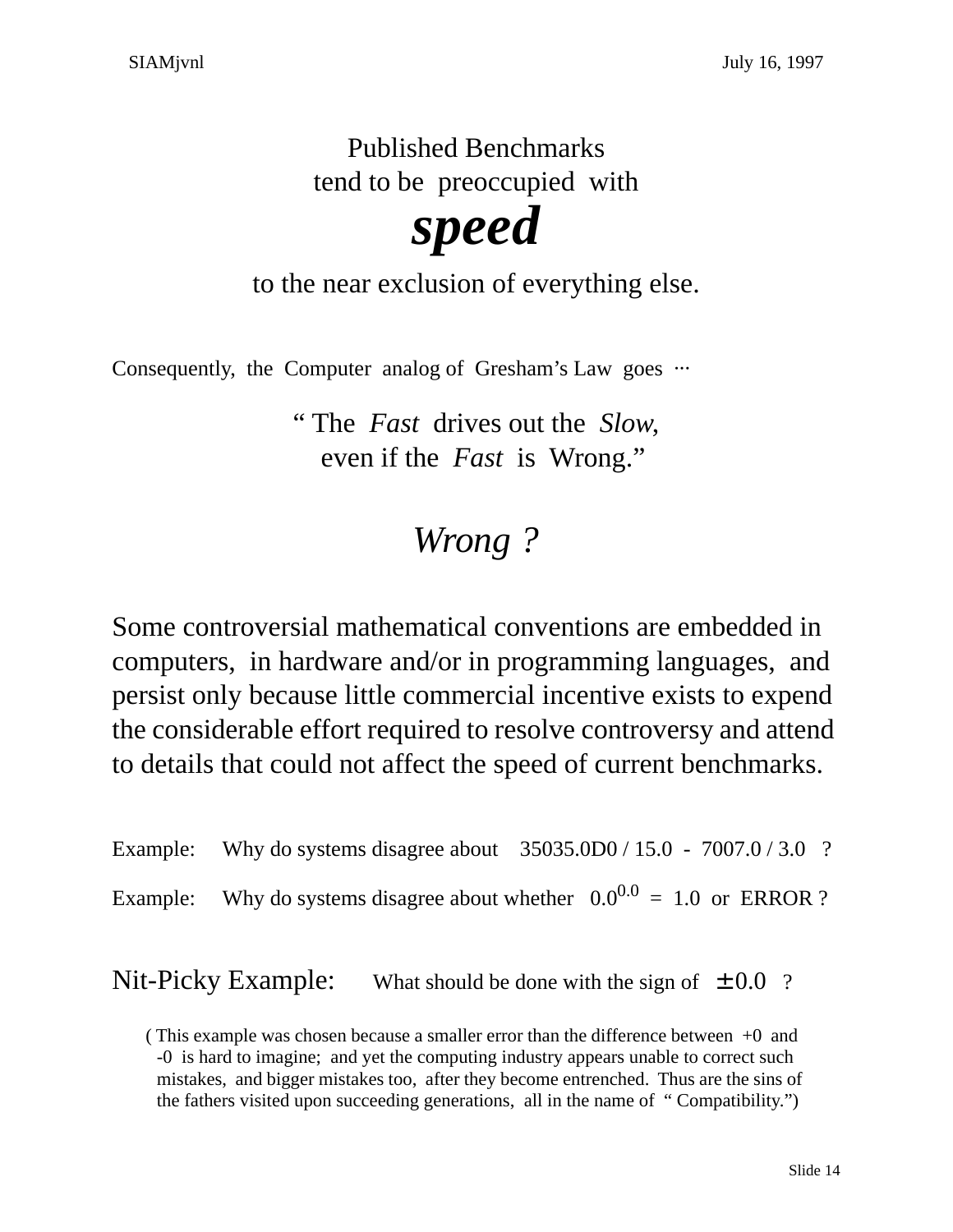Where does the sign of  $\pm 0.0$  matter ?

### Complex Arithmetic

Example: **Define** complex analytic functions

$$
g(z) = z^2 + z \cdot \sqrt{z^2 + 1}
$$
, and  
 $F(z) = 1 + g(z) + \log (g(z))$ .

**Plot** the values taken by  $F(z)$  as z runs along eleven rays

$$
z = r \cdot i
$$
,  $z = r \cdot e^{4i \cdot \pi/10}$ ,  $z = r \cdot e^{3i \cdot \pi/10}$ ,  $z = r \cdot e^{2i \cdot \pi/10}$ ,  $z = r \cdot e^{i \cdot \pi/10}$ ,  $z = r$ 

and their Complex Conjugates, taking positive *r* from near 0 to near  $+\infty$ .



**The expected picture**, called " Borda's Mouthpiece," shows eleven streamlines of an ideal fluid flowing into a channel under such high pressure that the fluid's surface tears free from the inside of the channel.

**But a streamline goes astray** when the complex functions  $SQRT(\cdots)$  and  $LOG(\cdots)$  are implemented, as is customary in Fortran and in libraries currently distributed with C++ compilers, in a way that disregards the sign of  $\pm 0.0$  and consequently **violates identities** like

$$
SQRT(CONJ(Z)) = CONJ(SQRT(Z)) \text{ and}
$$
  

$$
LOG(CONJ(Z)) = CONJ(LOG(Z))
$$

whenever the COMPLEX variable Z takes negative real values.

Pictures of Borda's Mouthpiece come next.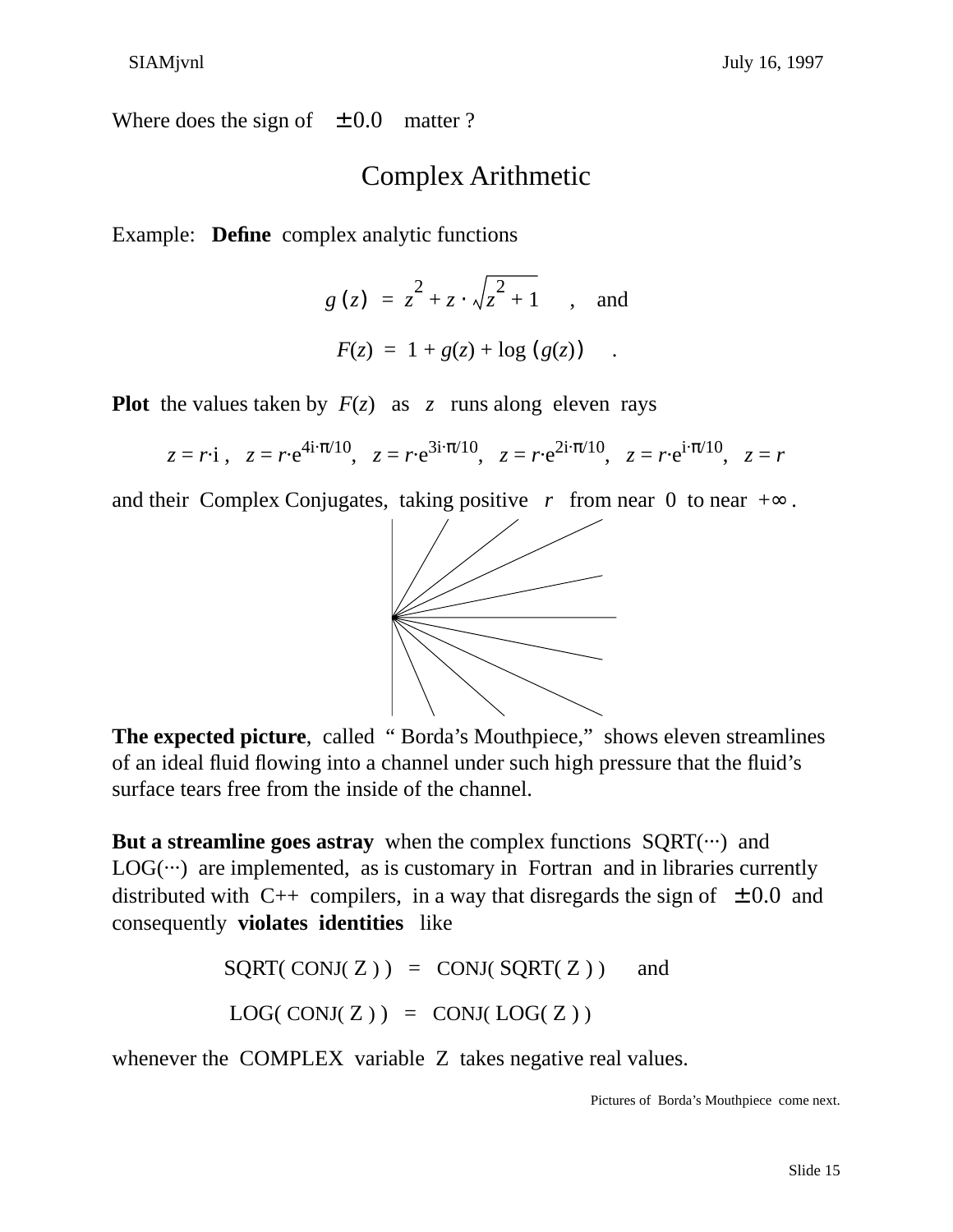

This plot shows the streamlines of a flow of an Ideal Fluid under high pressure escaping to the left through a channel with straight horizontal sides. Inside the channel, the flow's boundary is free, not touching the channel walls. Without -0 , the flow along the outside of the lower channel wall is misplotted across the inner mouth of the channel and, though it does not show above, also as a short segment in the upper wall at its inside end. W. Kahan short segment in the upper wall at its inside end.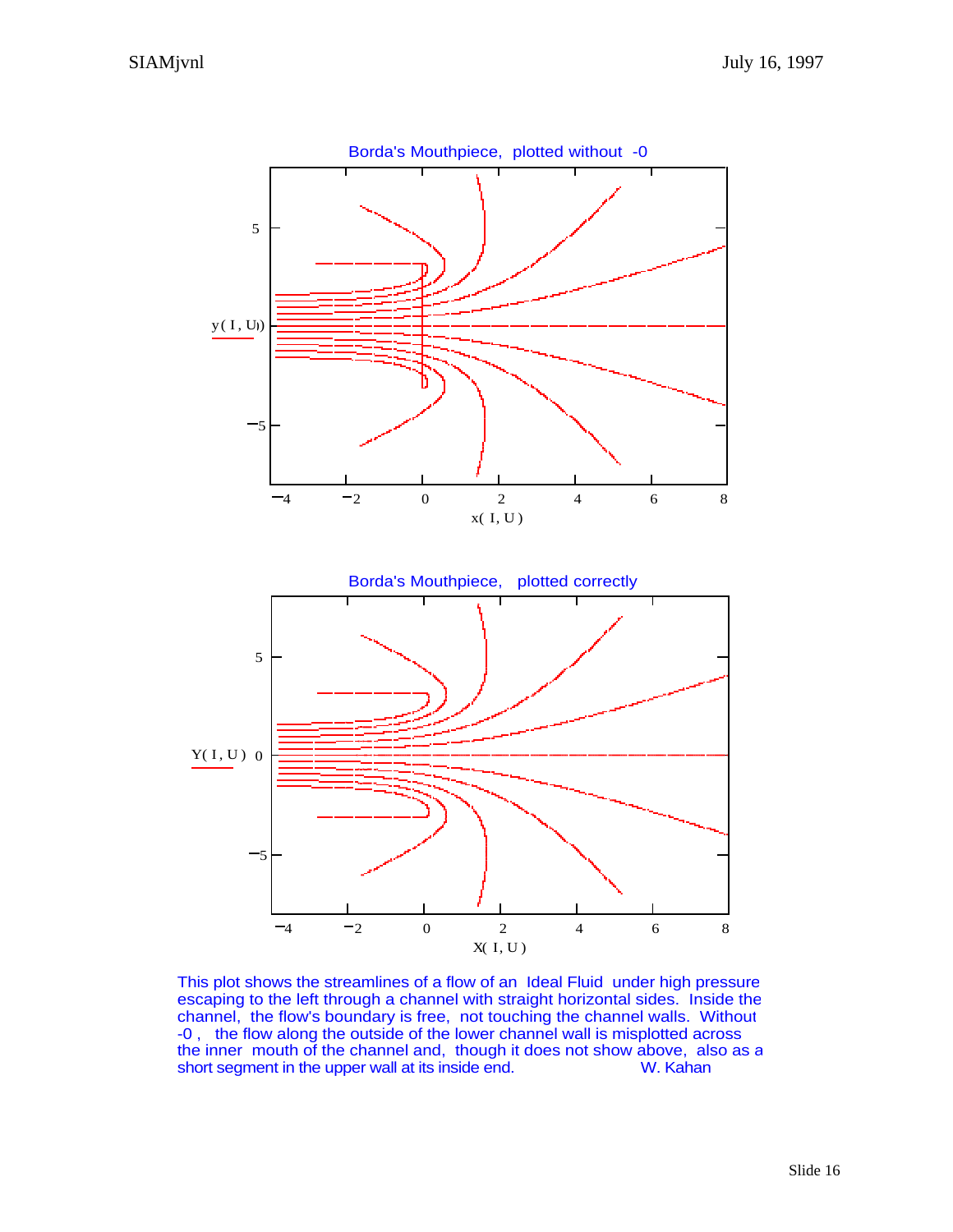

CIRCULATING FLOW PAST JOUKOWSKI 'S AIRFOIL

This shows the stream-lines of a two-dimensional flow of an Ideal Fluid around a crosssection called " Joukowski's Airfoil." Its Shape and its Angle of Attack determine the intensity of Circulation by means of what is called the " Kutta Condition," which says that the flow should not be Singular ( turn sharply ) at the airfoil's sharp trailing edge. Circulation around a wing engenders lift. It is evident from the plot because the stream-lines flow closer together, indicating higher speed and lower pressure, on one side of the airfoil than on the other. Only at small Angles of Attack is this picture realistic; then a real wing roughly satisfies the Kutta condition for circulation by creating Vortices off the wing-tips. These vortices are sometimes visible as " Contrails " of condensed moisture following an aircraft. At large Angles of Attack the Kutta Condition cannot be maintained; the flow separates from the airfoil, and the wing stalls.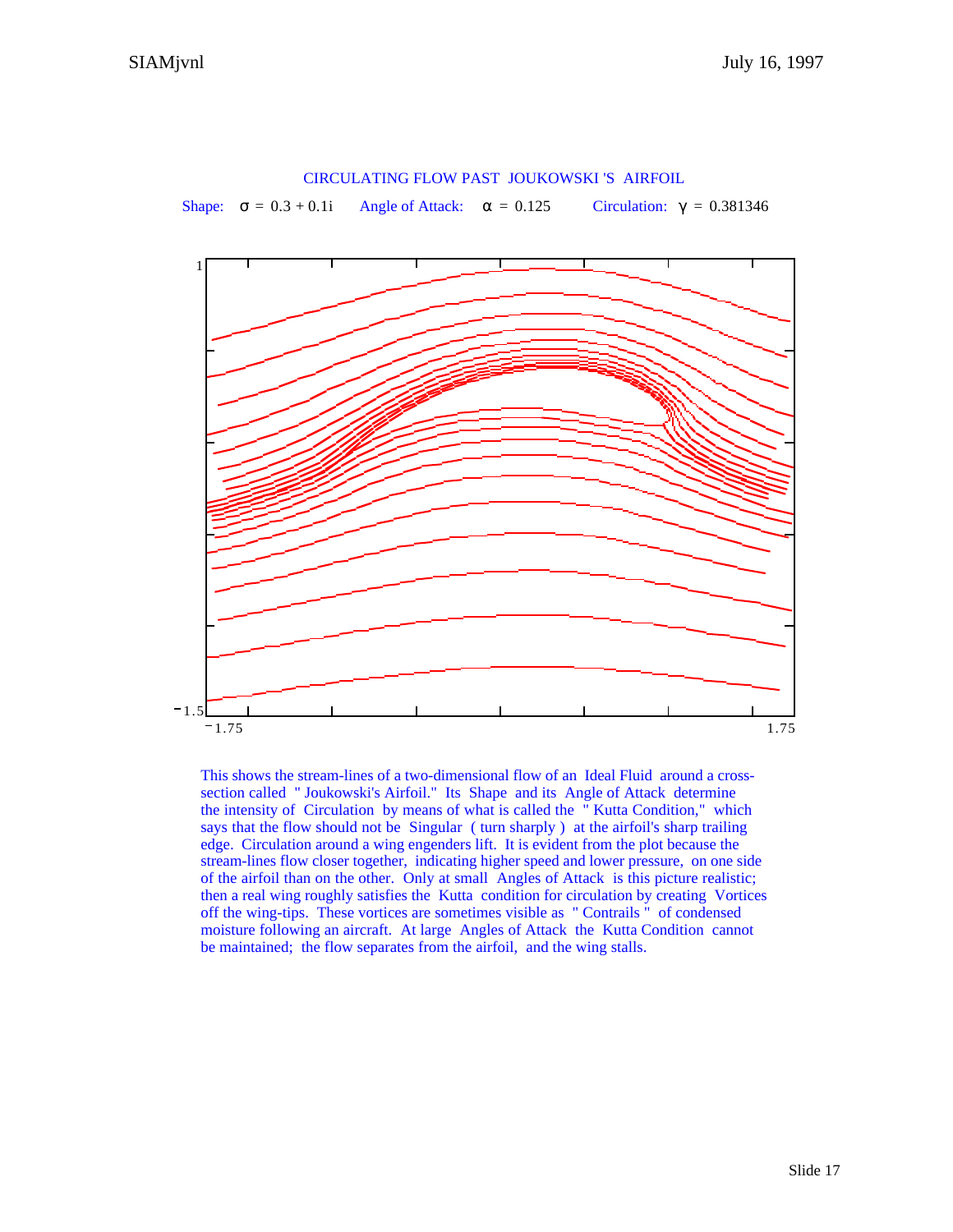

What happened to the aerofoil's lower surface? It got lost in a computer that does not support -0 , or else in a programming language that supports the declarations REAL and COMPLEX but not IMAGINARY.

( There are ways to program around a bug like this, but they can be tricky. Besides, from accumulations of little bugs like these does software die the Death of a Thousand Cuts.)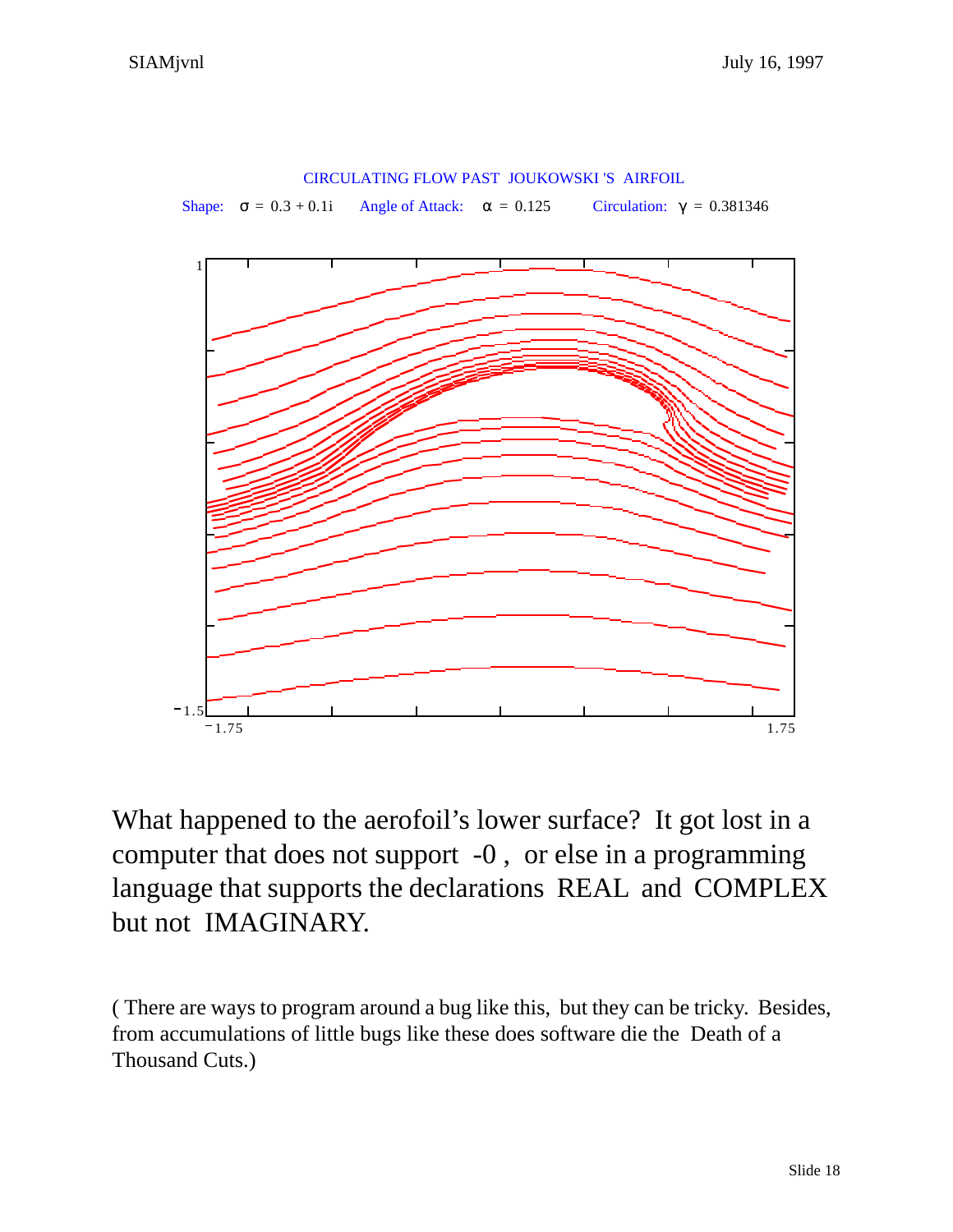**Why such plots malfunction**, and a very simple way to correct them, were explained long ago in my paper

" Branch Cuts for Complex Elementary Functions, or Much Ado About Nothing's Sign Bit," ch. 7 in *The State of the Art in Numerical Analysis* ( 1987 ) ed. by M. Powell and A. Iserles for Oxford University Press.

**A controversial proposal** to incorporate that correction, among other things, in a Complex Arithmetic Extension to the programming language C has been put before ANSI X3J11, custodian of the C standard, by Jim Thomas  $\leq$ jthomas @ best.com and myself. It is controversial because it purports to help programmers cope with physically important discontinuities by suspending a logical proposition, "  $x = y$  " implies "  $f(x) = f(y)$ ", at certain kinds of discontinuities. However, regardless of that proposal's merits, it is barely worth discussing because ...

Little incentive exists to incur the costs of corrections ( even if principally to documentation ) that will not be rewarded by improved performance in current benchmarks and a consequent commercial advantage.

If benchmarks did include the graph-plotting example above, they could not enforce its correctness anyway.

### *Why not ?*

Benchmarks have to be capable of running successfully on *all* commercially significant computers. But older computers, which do not conform to IEEE Standard 754, lack hardware support for - 0.0 , and are therefore intrinsically incapable of plotting Borda's Mouthpiece correctly from the simplest program that would suffice on conforming computers. On nonconforming computers,

"successful" could not mean "correct."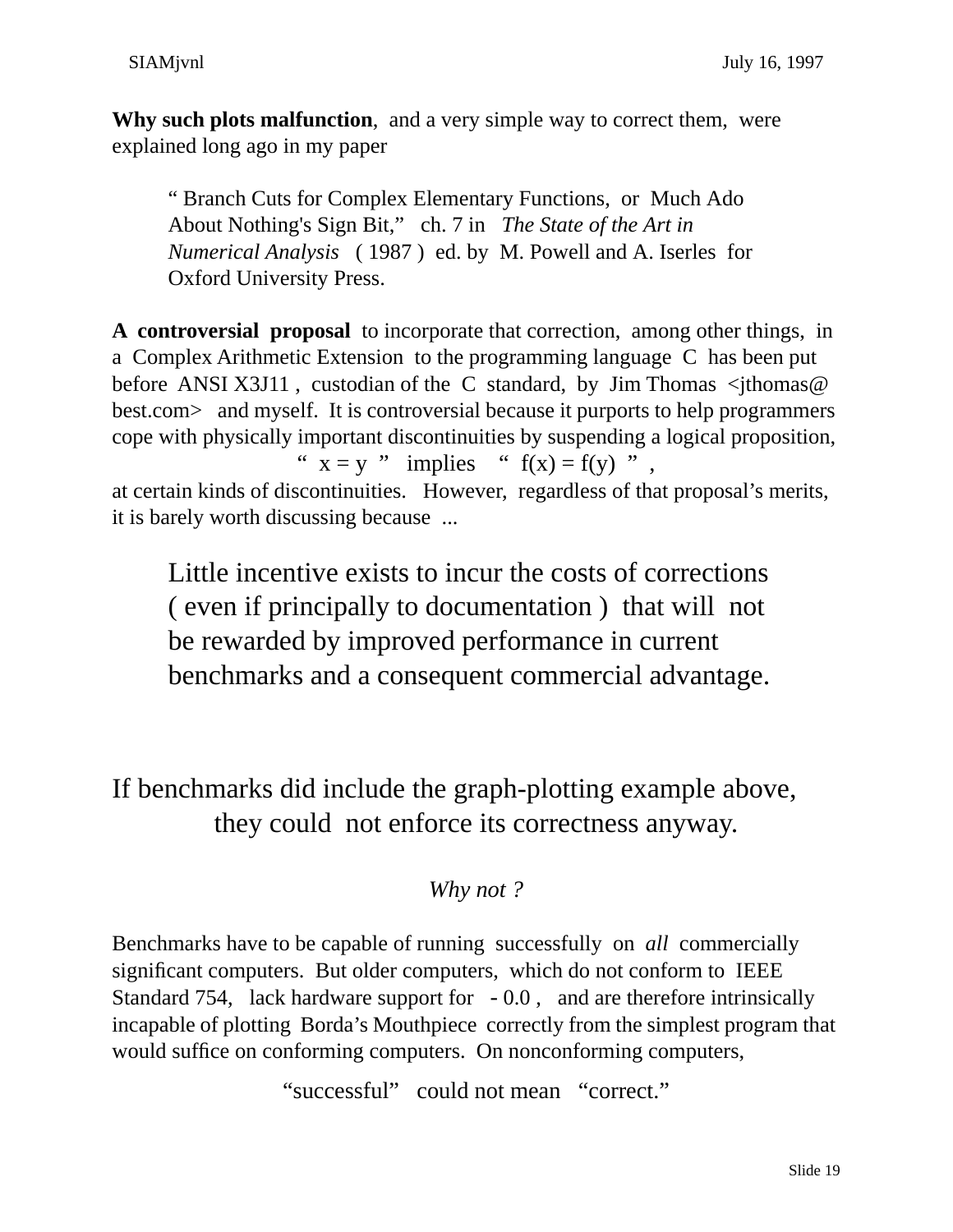What computations are both important and technically challenging enough that they could earn real money if accomplished significantly better? These are promising candidates for service in benchmarks.

1. Solving big systems of linear equations:  $A \cdot x = b$ .

2. Computing eigenvalues/vectors:  $X^{-1} \cdot A \cdot X = \text{diagonal}$ .

Despite phenomenal improvements in numerical methods over the past three or four decades, we still lack software that will always solve these problems as accurately as their data deserve.

For instance, solving  $\mathbf{A} \cdot \mathbf{x} = \mathbf{b}$  can still run afoul of certain *pathologies*:

Gargantuan dimension.

Unfortunate column ordering —> poor pivot choice. Disparate scaling of rows  $\implies$  poor pivot choice. Systematically severe ill-condition (near singularity).

One way to ameliorate such pathologies is to follow Gaussian elimination by Iterative Refinement, which is believed to cope with them. But that is not the whole story: ....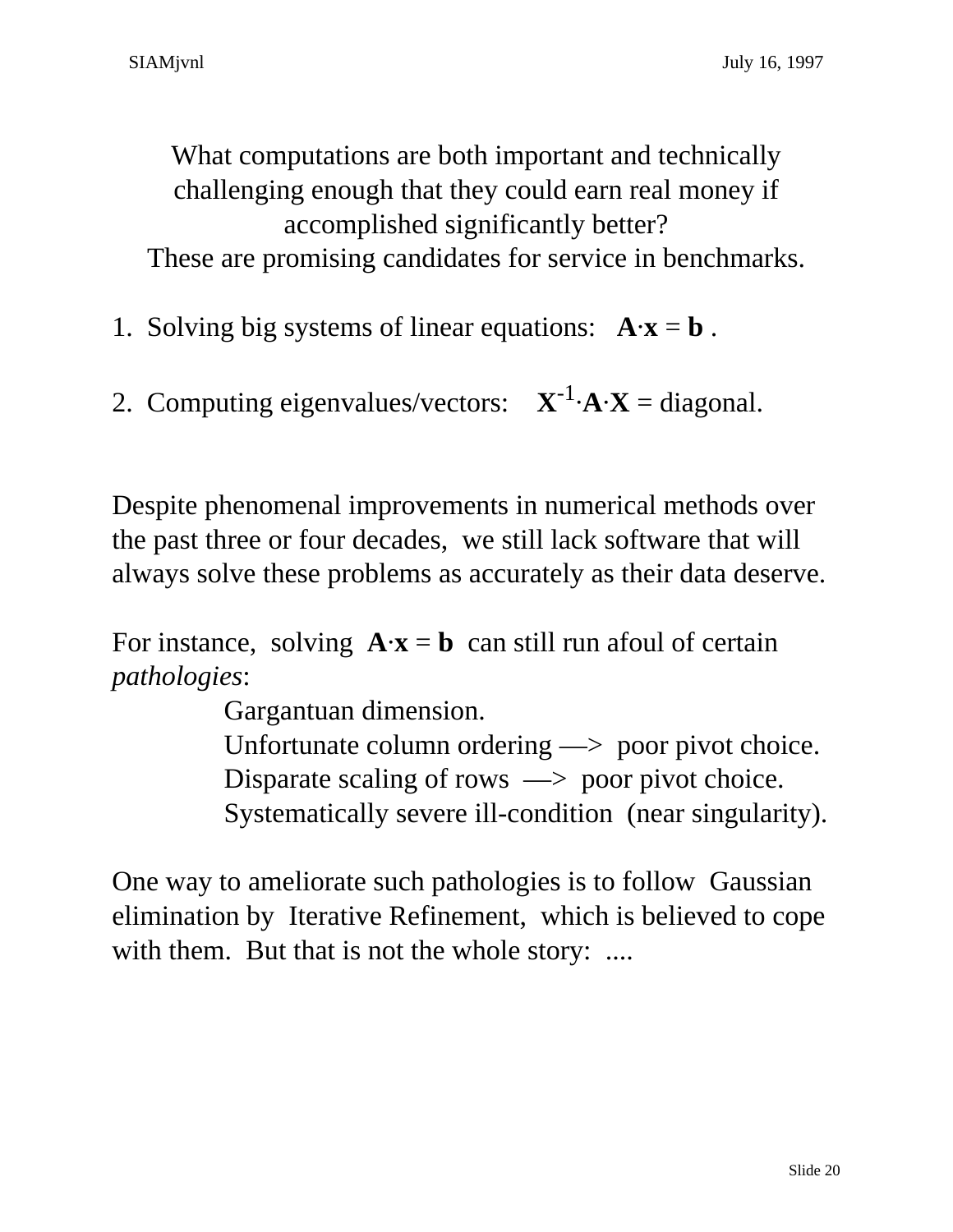## Case study: **Roundoff Degrades an Idealized Cantilever**

( Work done jointly with Ms. Melody Y. Ivory )

A uniform steel spar is clamped horizontal at one end and loaded with a mass at the other. How far does the spar bend under load?



The calculation is discretized: For some integer N large enough ( typically in the thousands ) we compute approximate deflections

 $x_0 = 0$ ,  $x_1$ ,  $x_2$ ,  $x_3$ , ...,  $x_{N-1}$ ,  $x_N \approx$  deflection at tip

at uniformly spaced stations along the spar.. These  $x_j$ 's are the components of a column vector **x** that satisfies a system  $\mathbf{A} \cdot \mathbf{x} = \mathbf{b}$  of linear equations in which column vector **b** represents the load ( the mass at the end plus the spar's own weight) and the matrix **A** looks like this for  $N = 10$ :

$$
A = \begin{bmatrix} 9 & -4 & 1 & o & o & o & o & o & o & o & o \\ -4 & 6 & -4 & 1 & o & o & o & o & o & o & o \\ 1 & -4 & 6 & -4 & 1 & o & o & o & o & o \\ o & 1 & -4 & 6 & -4 & 1 & o & o & o & o \\ o & o & 1 & -4 & 6 & -4 & 1 & o & o & o \\ o & o & o & 1 & -4 & 6 & -4 & 1 & o & o \\ o & o & o & o & 1 & -4 & 6 & -4 & 1 & o \\ o & o & o & o & o & 0 & 1 & -4 & 6 & -4 & 1 \\ o & o & o & o & o & o & 0 & 1 & -2 & 1 \end{bmatrix}
$$

The usual way to solve such a system of equations is by Gaussian elimination, which is tantamount to first factoring  $A = L \cdot U$  into a lower-triangular L times an upper-triangular **U**, and then solving  $\mathbf{L} \cdot (\mathbf{U} \cdot \mathbf{x}) = \mathbf{b}$  by one pass of forward substitution and one pass of backward substitution. Since **L** and **U** each has only three nonzero diagonals, the work goes fast; fewer than 30·N arithmetic operations suffice. But this solution **x** is very sensitive to rounding errors; they can get amplified by the *condition number* of  $A$ , which is of the order of  $N^4$ .

The loss of accuracy to roundoff during Gaussian elimination poses a Dilemma:

Discretization error  $\Rightarrow$  0 like  $1/N^2$ , so for realistic results we want N big.

Roundoff is amplified by  $N^4$ , so for accurate results we want N small.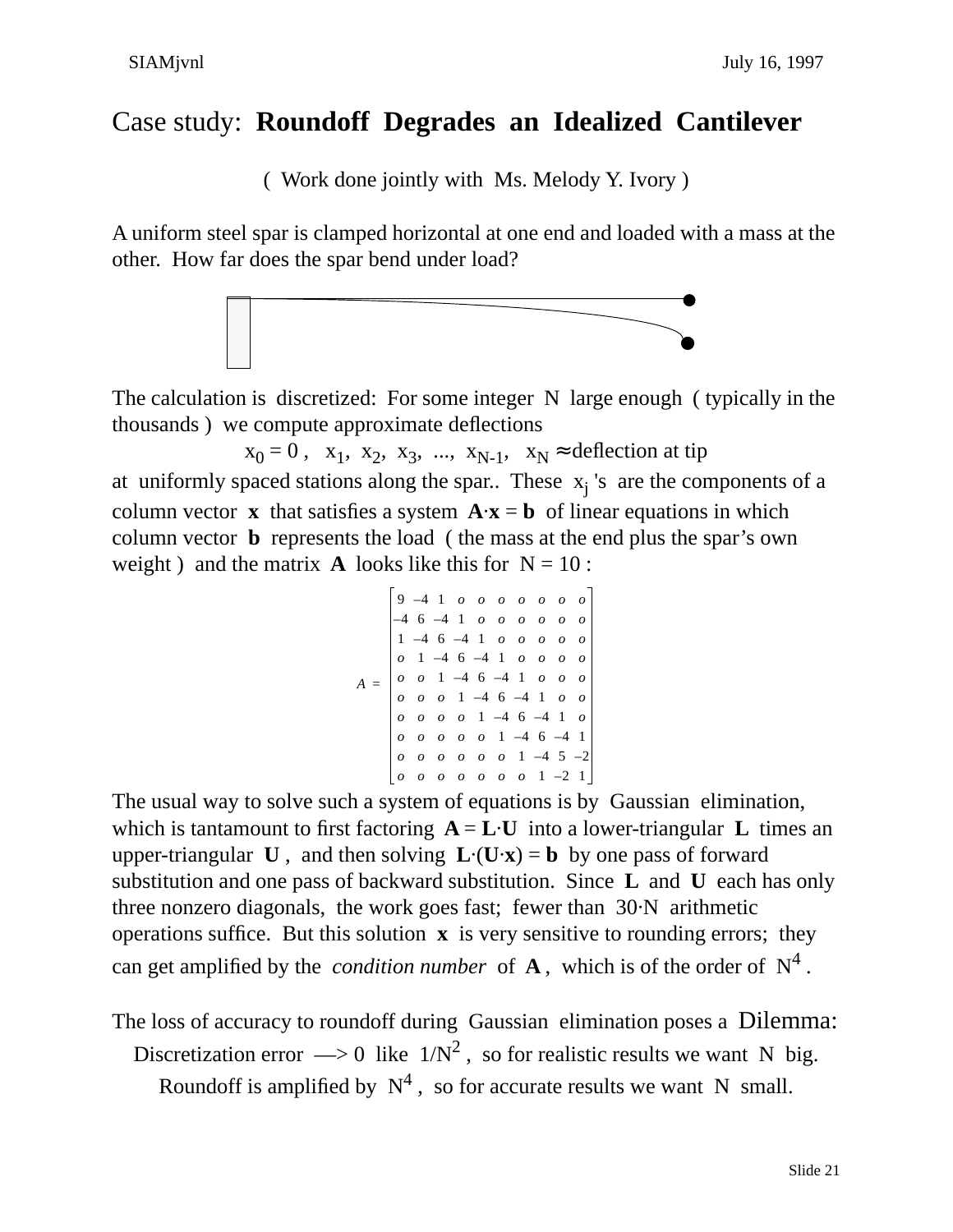For realistic problems ( aircraft wings, crash-testing car bodies, ...), typically  $N > 10000$ . With REAL\*8 arithmetic carrying the usual 53 sig. bits, about 16 sig. dec., we must expect to lose almost all accuracy to roundoff occasionally.

#### **Iterative Refinement** mollifies the dilemma:

Compute a *residual*  $\mathbf{r} := \mathbf{A} \cdot \mathbf{x} - \mathbf{b}$  for **x**. Solve  $\mathbf{A} \cdot \Delta \mathbf{x} = \mathbf{r}$  for a correction  $\Delta \mathbf{x}$ using the same program ( and triangular factors **L** and **U**) as "solved"  $\mathbf{A} \cdot \mathbf{x} = \mathbf{b}$ for an **x** contaminated by roundoff. Update  $\mathbf{x} := \mathbf{x} - \Delta \mathbf{x}$  to refine its accuracy.

Actually, this Iterative Refinement as performed on the prestigious work-stations ( IBM RS/6000, DEC Alpha, Convex, H-P, Sun SPARC, SGI-MIPS, ... ) does not necessarily refine the accuracy of **x** much though its residual **r** may get much smaller, making **x** look much better to some one who does not know better.

Only on Intel-based PCs and 680x0-based Macintoshes ( not Power-Macs ) can Iterative Refinement *always* improve the accuracy of **x** substantially *provided* the program is not prevented by a feckless compiler from using the floating-point hardware as it was designed to be used:

The following figures exhibit some evidence to support the foregoing claims. For more details see http://http.cs.berkeley.edu/~wkahan/Cantilever.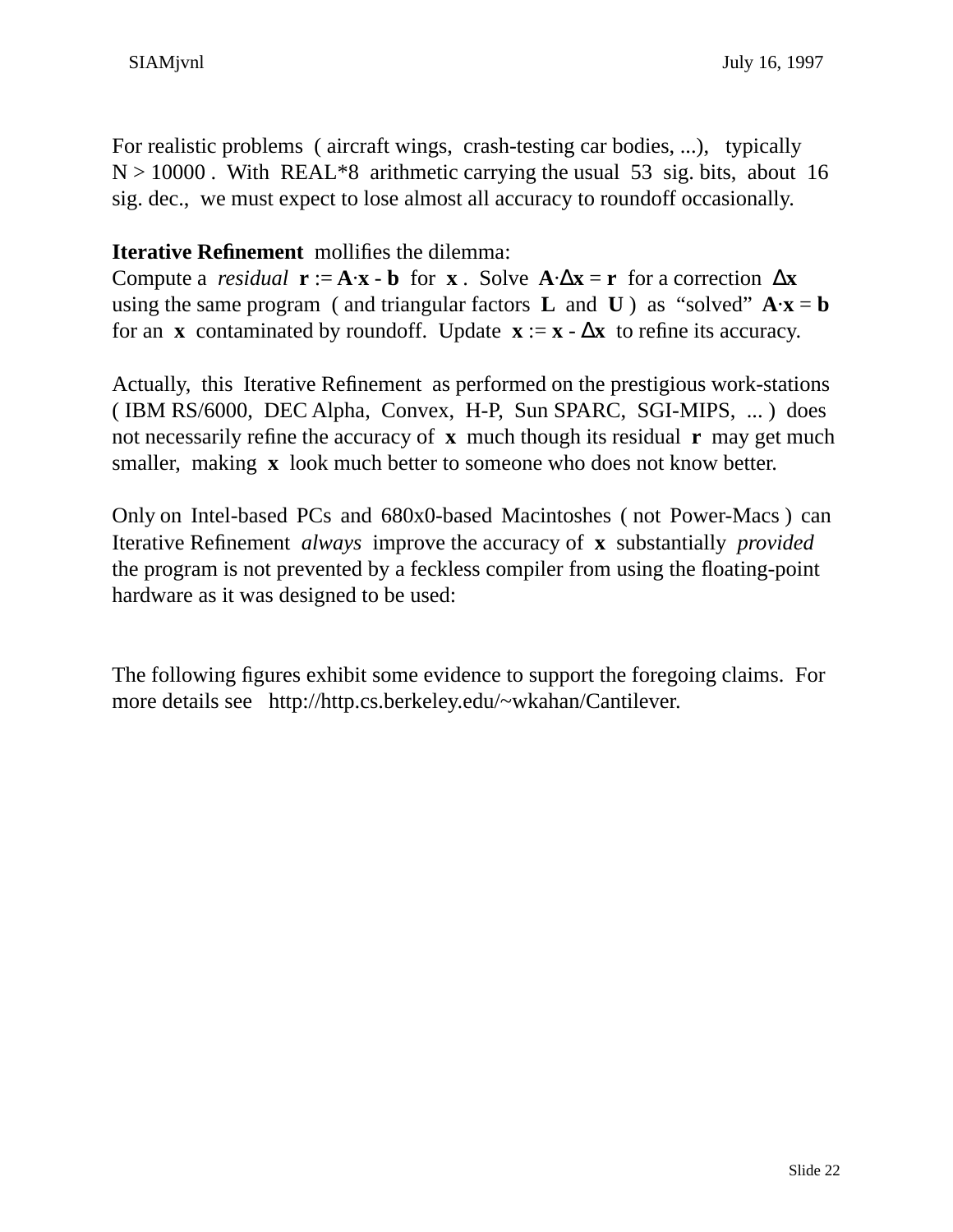# **ACCURACY**

## of a Cantilever's Deflection after Iterative Refinement by a MATLAB 4.2 program run on workstations



Iterative Refinement of residuals **r** ( employing the **r**-based stopping criterion ), as does LAPACK program \_GERFS, always reduces the residual **r** below an ulp or two, but rarely improves the accuracy of the solution **x** much, and often degrades it a little, on workstations that do not accumulate residuals to extra precision. And the error-bound on **x** inferred from **r** is too pessimistic. But on those workstations it is difficult to do better.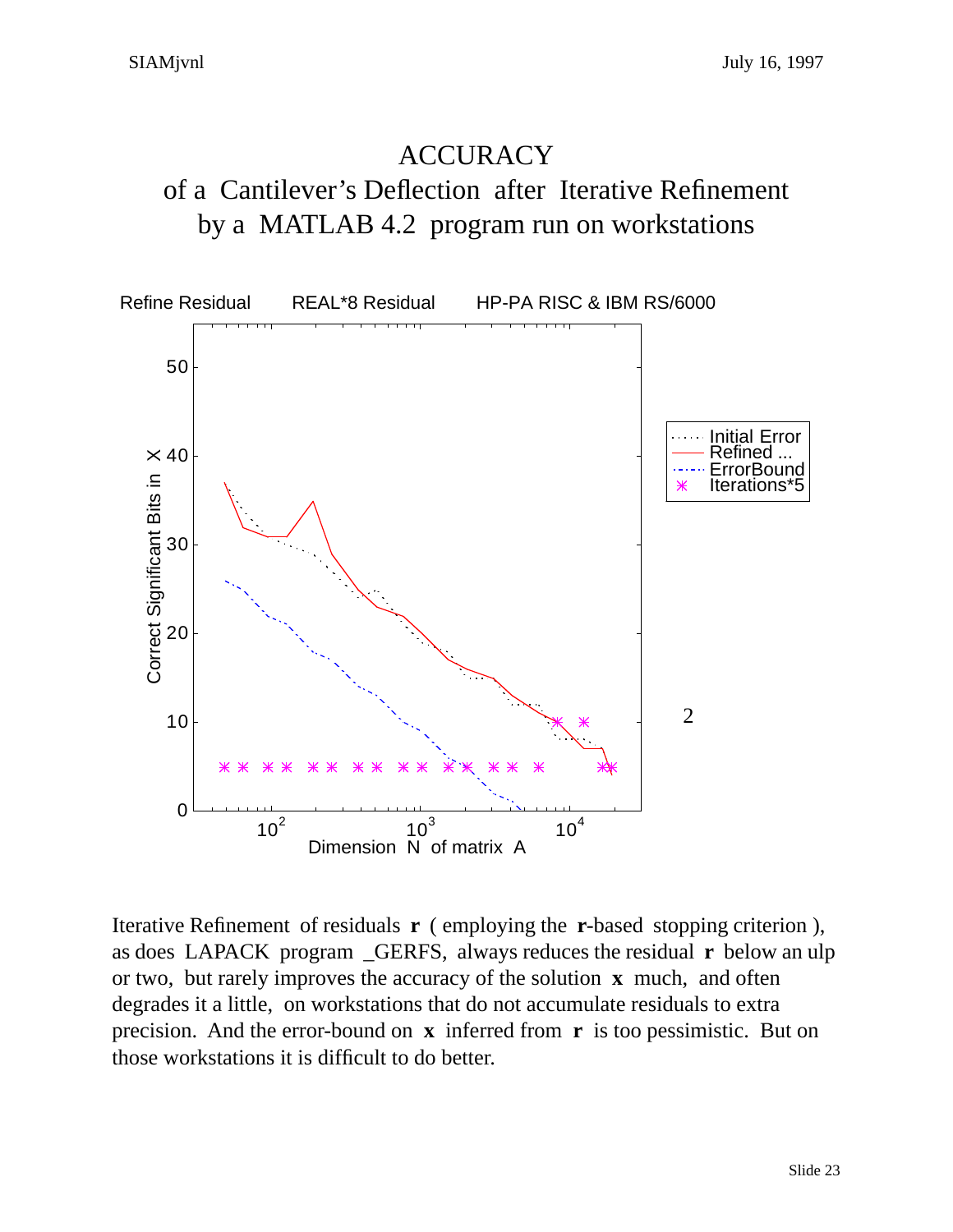# **ACCURACY** of a Cantilever's Deflection after Iterative Refinement by a MATLAB 4.2 program run on workstations



Iterative Refinement of solutions **x** ( employing the **x**-based stopping criterion ) is no more accurate than refinement of **r** for the Cantilever problem ( and rarely more accurate for other problems ) on workstations that do not accumulate residuals to extra precision. And the error-bound on **x** inferred from ∆**x** is still too pessimistic for this problem ( and too optimistic for others ). Worse, refining **x** usually takes more iterations than refining **r** , though not for cases shown here. Therefore this kind of Iterative Refinement does not suit those workstations.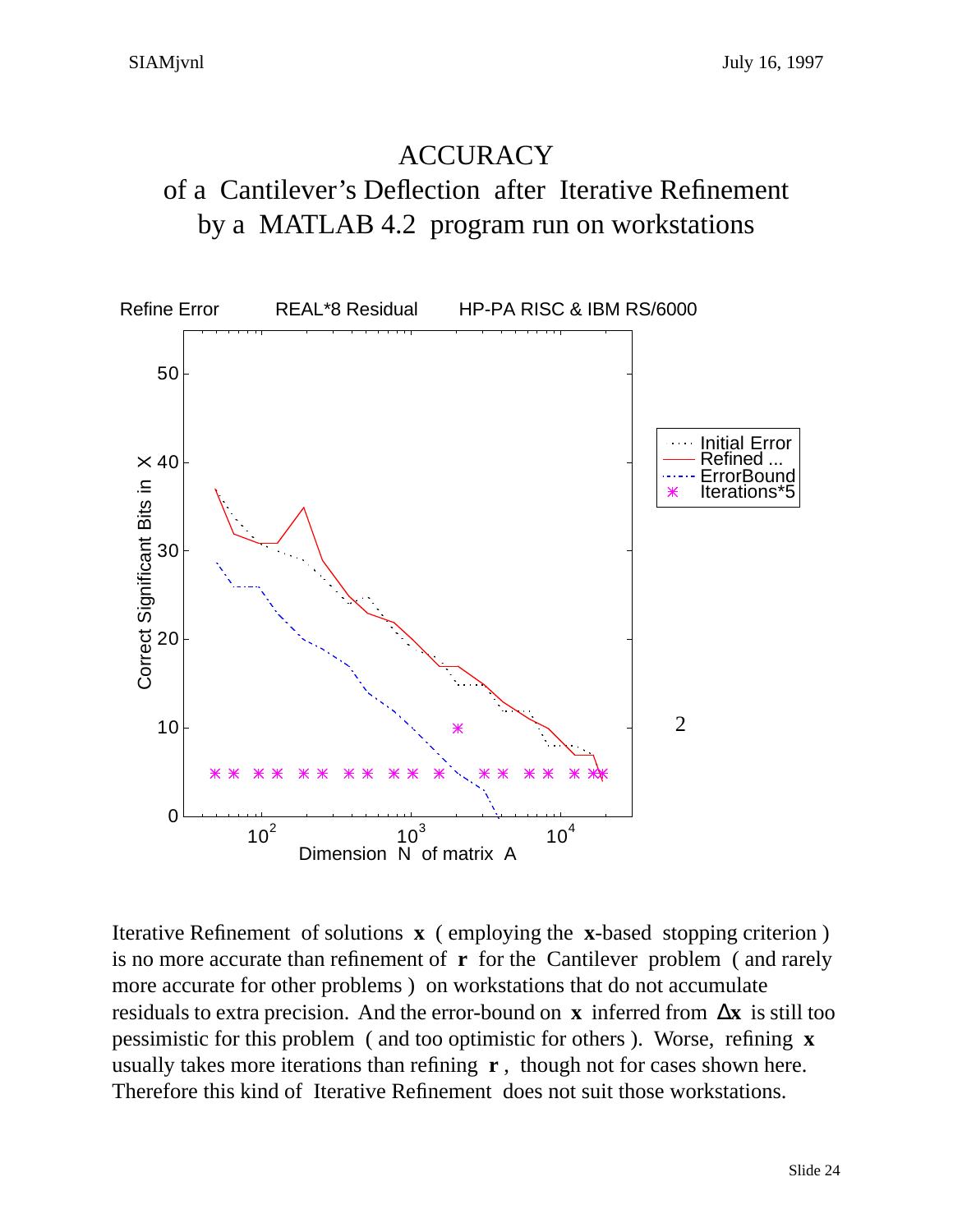### **ACCURACY**

of a Cantilever's Deflection after Iterative Refinement by a MATLAB 4.2 program run on PCs and old Macs



Iterative Refinement of residuals **r** ( employing the **r**-based stopping criterion ), as does LAPACK program \_GERFS, always reduces the residual **r** below an ulp or two, and also improves the accuracy of the solution **x** if not stopped too soon ( as occurred above at  $N = 64$  because the initial **r** was below 1 ulp ) on PCs and Macs that accumulate residuals to extra precision. But the error-bound on **x** inferred from **r** is still too pessimistic. On these computers we can do better.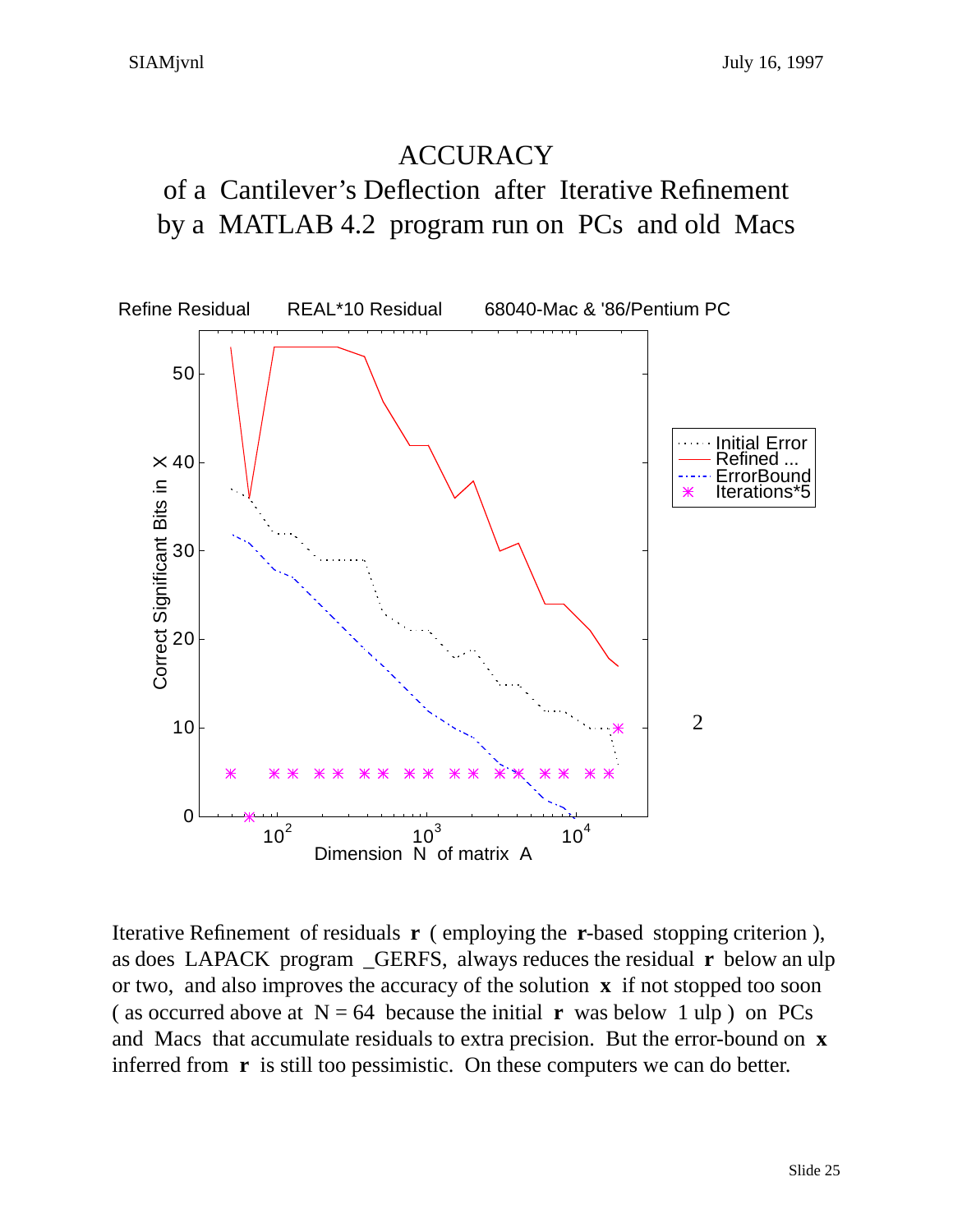### **ACCURACY**

of a Cantilever's Deflection after Iterative Refinement by a MATLAB 4.2 program run on PCs and old Macs



Iterative Refinement of solutions **x** ( employing the **x**-based stopping criterion ) far surpasses the accuracy of refinement of **r** for ill–conditioned Cantilever problems ( and also for other problems ) on PCs and Macs that accumulate residuals to extra precision. And the error-bound on **x** inferred from ∆**x** is satisfactory for this problem ( and almost always for others ). Of course, the required number of iterations rises sharply as **A** approaches singularity. Still, this kind of Iterative Refinement is the right kind for those popular computers.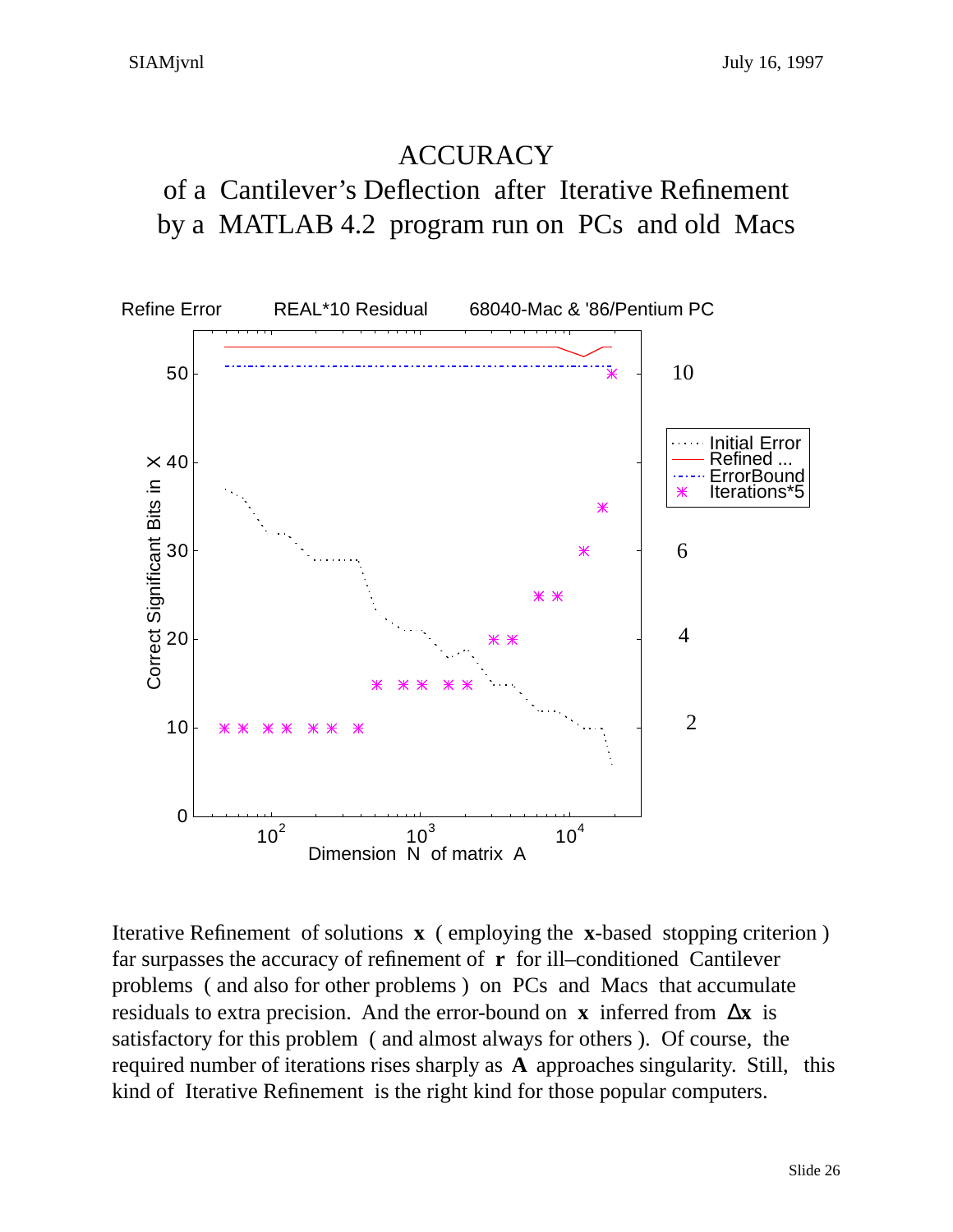Would the Cantilever problem make a good benchmark?

Perhaps not. Since different families of computers are best served by different versions of Iterative Refinement with different capabilities, like rather different kinds of error over– estimates, comparisons would become confounded.

A good bench mark has to be a single program that does something worth–while on every computer even if it does better on some of them.

I have devised such a program: **RefinEig**.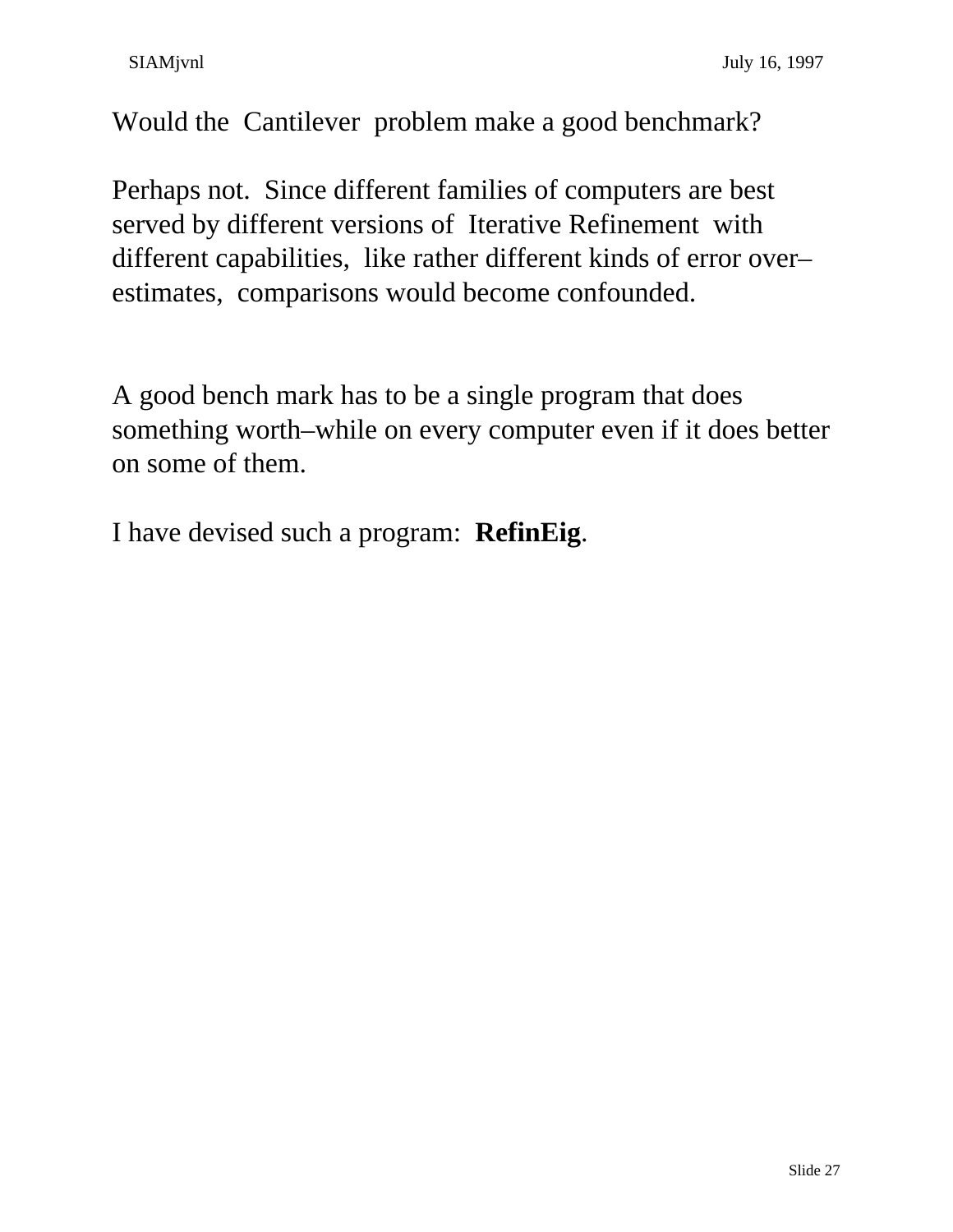### **RefinEig** -- towards a better benchmark for accuracy:

For any square matrix B the *MATLAB* statement

 $[Q, V] = eig(B)$ 

computes an eigenvector matrix Q and a diagonal matrix V of eigenvalues.

Ideally,  $V = Q^{-1} \cdot B \cdot Q$  should be diagonal.

Numerical accuracy deteriorates as B approaches a set of measure zero, the algebraic variety of *Defective* matrices B , on which V cannot be diagonal.

No *single* algorithm can compute Q and V as accurately as deserved by *every* datum B , if a theorem proved recently by Ming Gu at Berkeley ( he is at UCLA now ) can be taken at face value; see his "Finding Well-Conditioned Similarities to Block-Diagonalize Nonsymmetric Matrices is NP-Hard" *Journal of Complexity* **11** (1995), pp. 377-391.

> Therefore **eig(...)** must be flawed; and it is, as examples will demonstrate.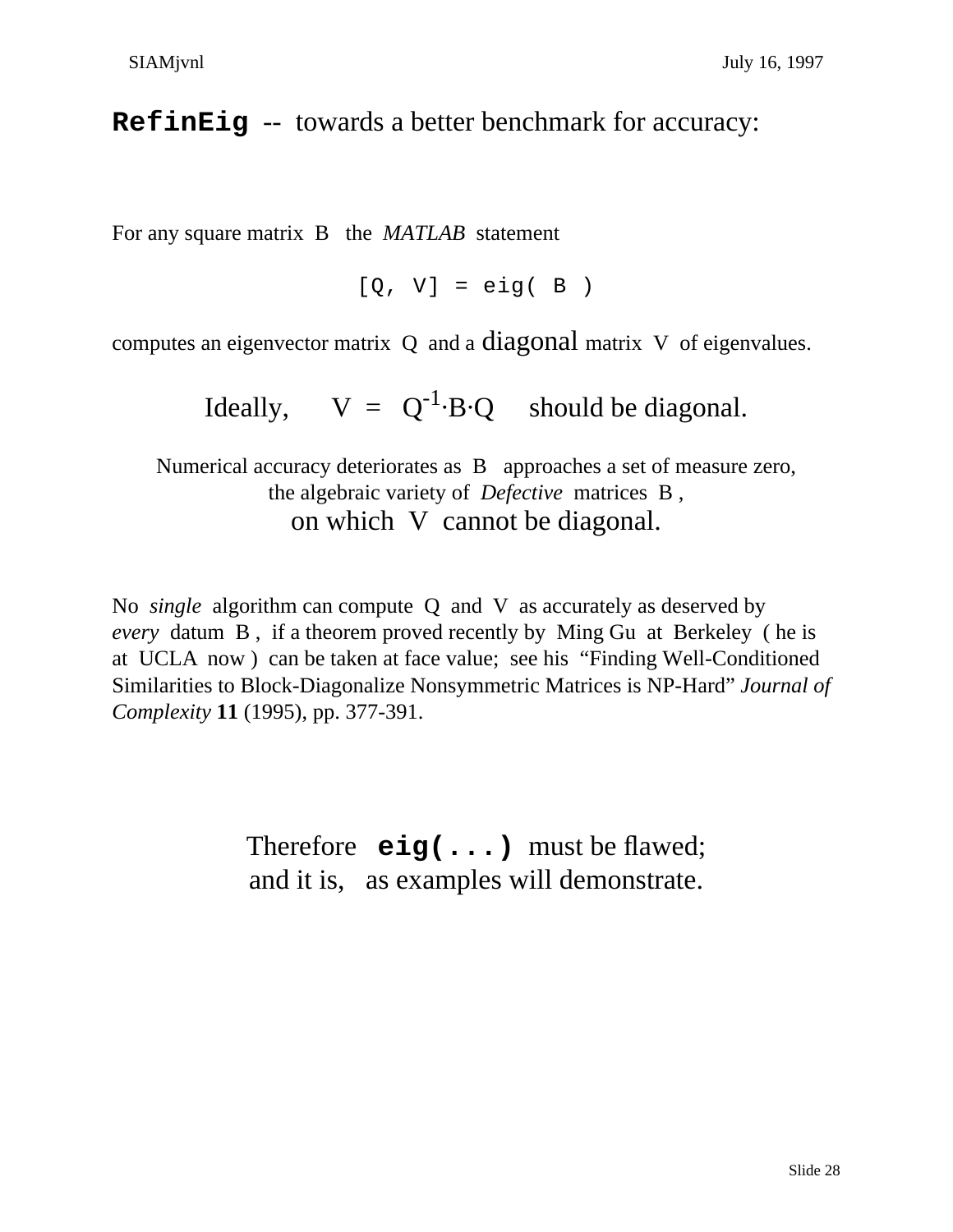Examples: Werner Frank's NxN matrices, exemplified here for  $N = 5$ :

| 12345 | 54321 <br> 44321 <br>$F =  _{\mathcal{O}} 3 3 2 1 $ | $\begin{vmatrix} 5 & 4 & 0 & 0 \\ 0 & 0 & 0 & 0 \\ 0 & 0 & 0 & 0 \\ 0 & 0 & 0 & 0 \\ 0 & 0 & 0 & 0 \\ 0 & 0 & 0 & 0 \\ 0 & 0 & 0 & 0 \\ 0 & 0 & 0 & 0 \\ 0 & 0 & 0 & 0 \\ 0 & 0 & 0 & 0 \\ 0 & 0 & 0 & 0 & 0 \\ 0 & 0 & 0 & 0 & 0 \\ 0 & 0 & 0 & 0 & 0 \\ 0 & 0 & 0 & 0 & 0 & 0 \\ 0 & 0 & 0 & 0 & 0 & 0 \\ 0 & 0 & 0 & 0 & $<br>$\begin{vmatrix} 4 & 4 & 3 & 0 & 0 \end{vmatrix}$<br>$F' =  33320 $ | $P = \begin{bmatrix} 1 & 2 & 3 & 3 & 0 \end{bmatrix}$ | $\left  \begin{smallmatrix} 1 & 1 & 0 & 0 & 0 \end{smallmatrix} \right $<br>$\begin{vmatrix} 1 & 2 & 2 & 0 & 0 \end{vmatrix}$ |  |  |
|-------|-----------------------------------------------------|------------------------------------------------------------------------------------------------------------------------------------------------------------------------------------------------------------------------------------------------------------------------------------------------------------------------------------------------------------------------------------------------------|-------------------------------------------------------|-------------------------------------------------------------------------------------------------------------------------------|--|--|
|       | 00221 <br> 00011                                    | 22221                                                                                                                                                                                                                                                                                                                                                                                                |                                                       | 12344                                                                                                                         |  |  |

*F'* is obtained by transposing, and *P* by reversing rows and columns of *F* .

*F* , *F'* , *P* and *P'* have the same eigenvalues, all positive in reciprocal pairs. If f is an eigenvalue, so is  $1/f$ , and then  $\sqrt{f}$  -  $1/\sqrt{f}$  is a zero of the N<sup>th</sup> Hermite polynomial.

The smaller eigenvalues are the more *ill-conditioned* ( i.e. sensitive to perturbation ), exponentially more so for bigger N , the same for all four of  $F$ ,  $F'$ ,  $P$  and  $P'$ . Consequently  $eig(\ldots)$  computes none of their " significant " bits correctly when  $N > 17$ .

However, for  $7 < N < 17$ , eig(...) computes those smaller eigenvalues several sig. bits more accurately for *F'* than for the other matrices, thus demonstrating that

> **eig(...)**'s accuracy depends in part upon mathematically irrelevant accidents.

# Remedy:

```
[Q, V] = RefinEig(Q, V, B)
is my MATLAB-language program designed to try to improve the accuracy of
                     [Q, V] = eig(B)in cases when it has been degraded by some accident.
```
Sometimes the improvement is spectacular.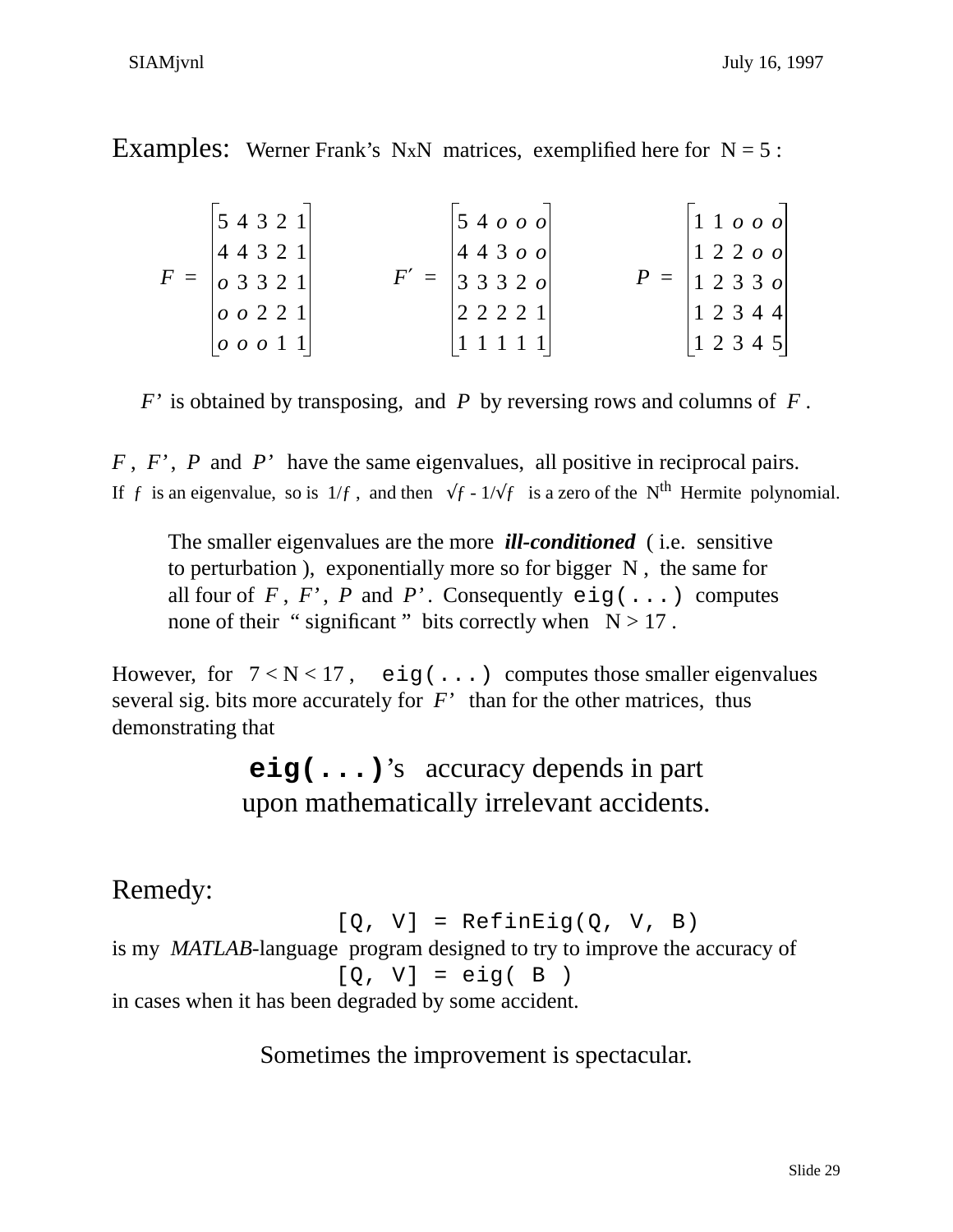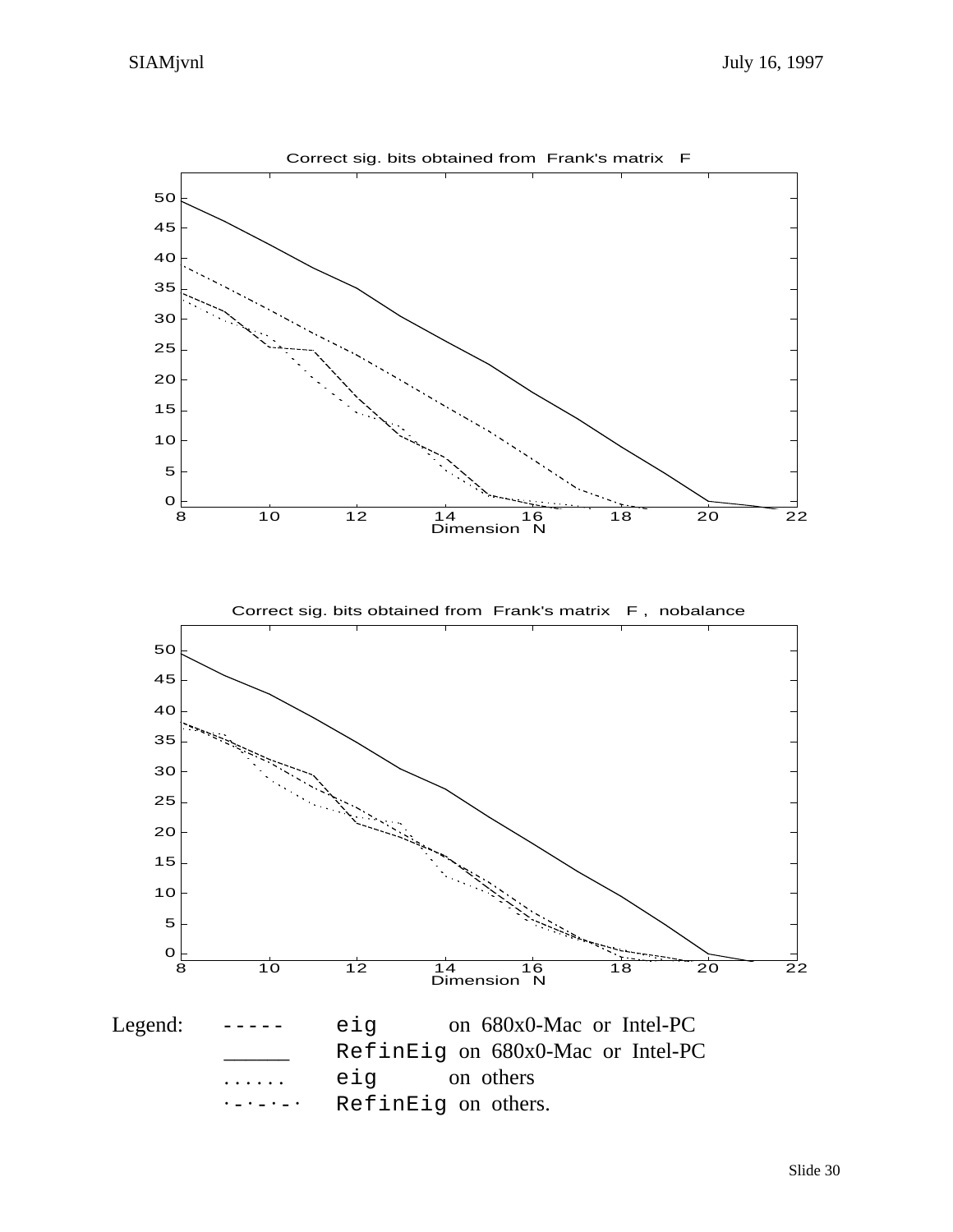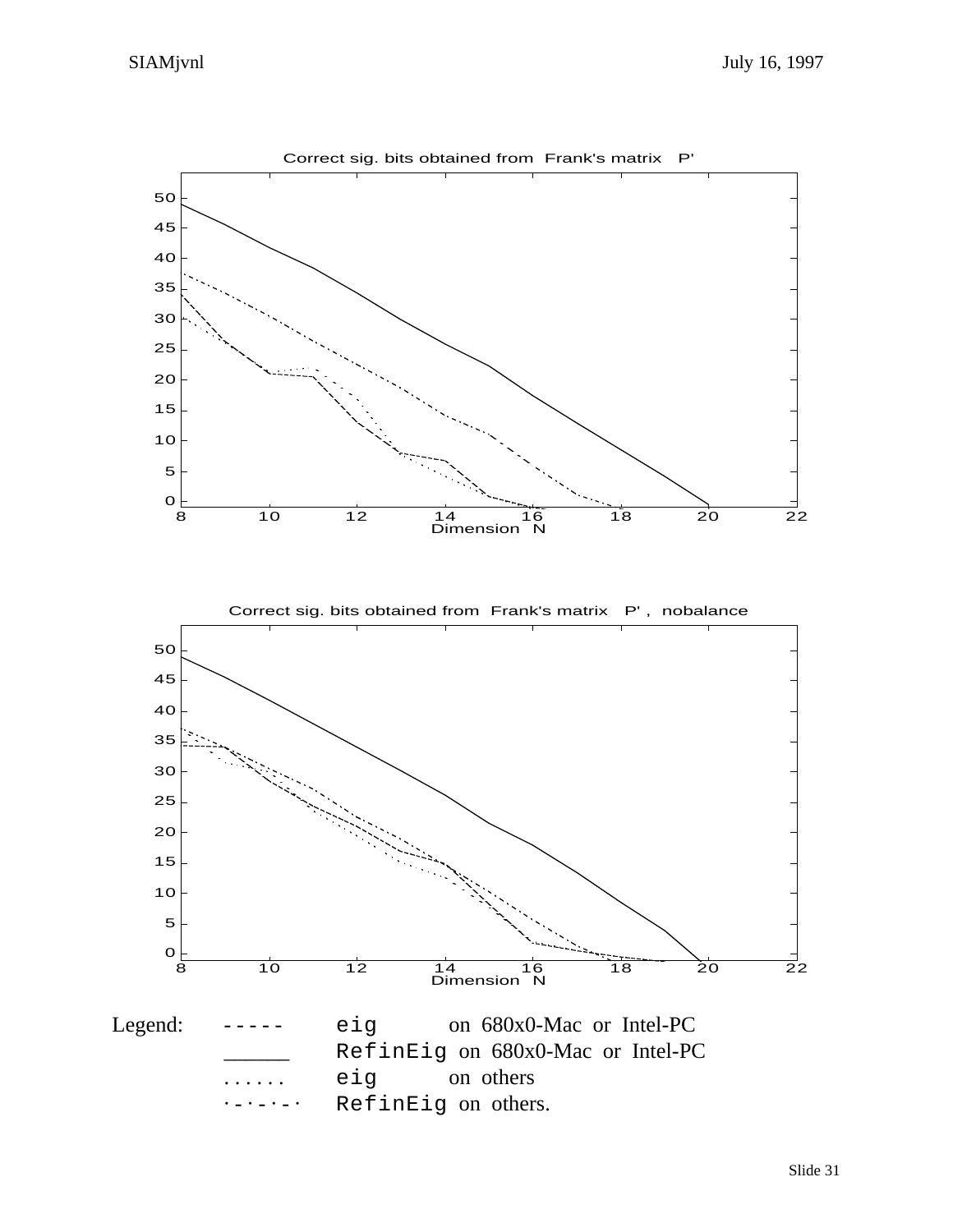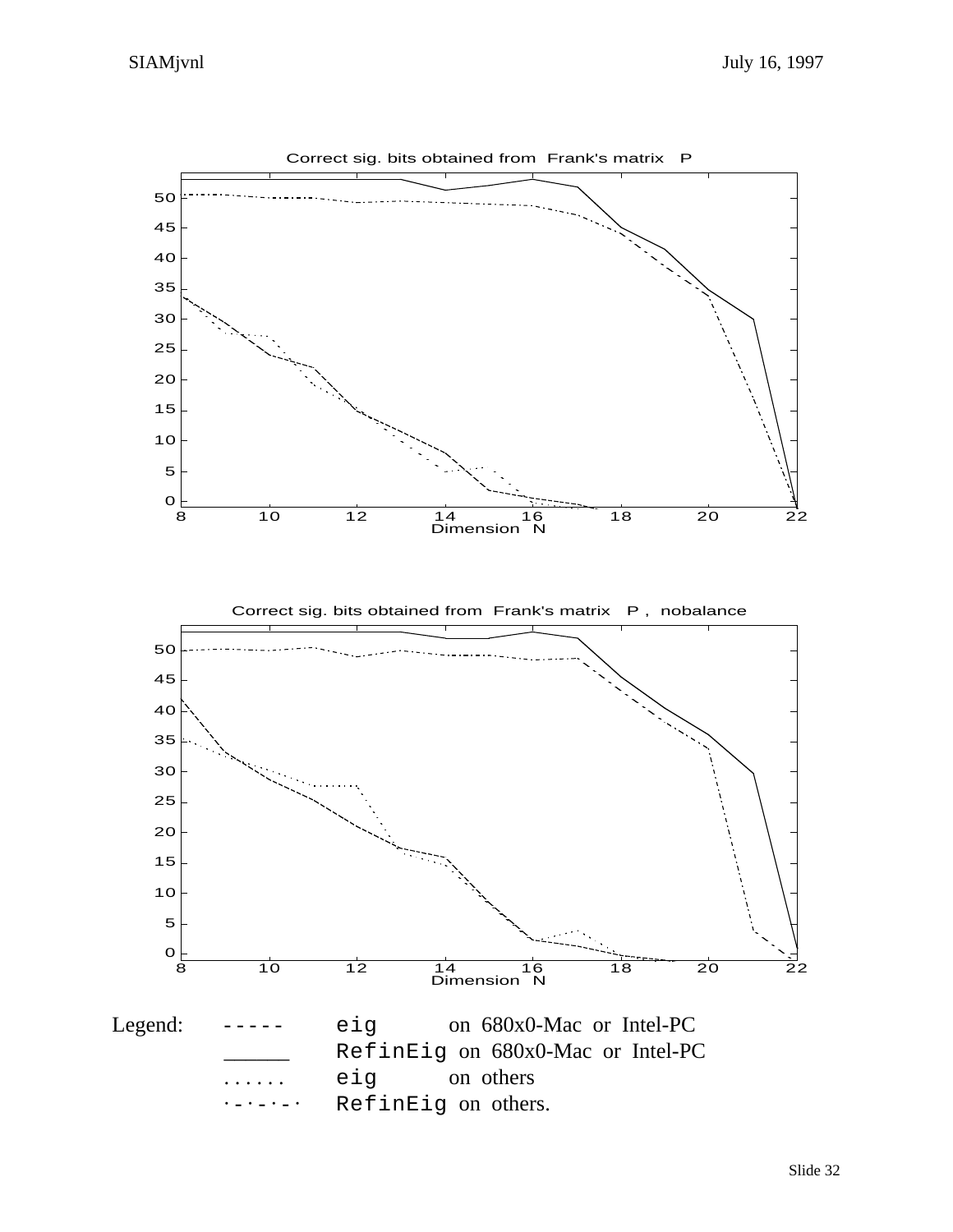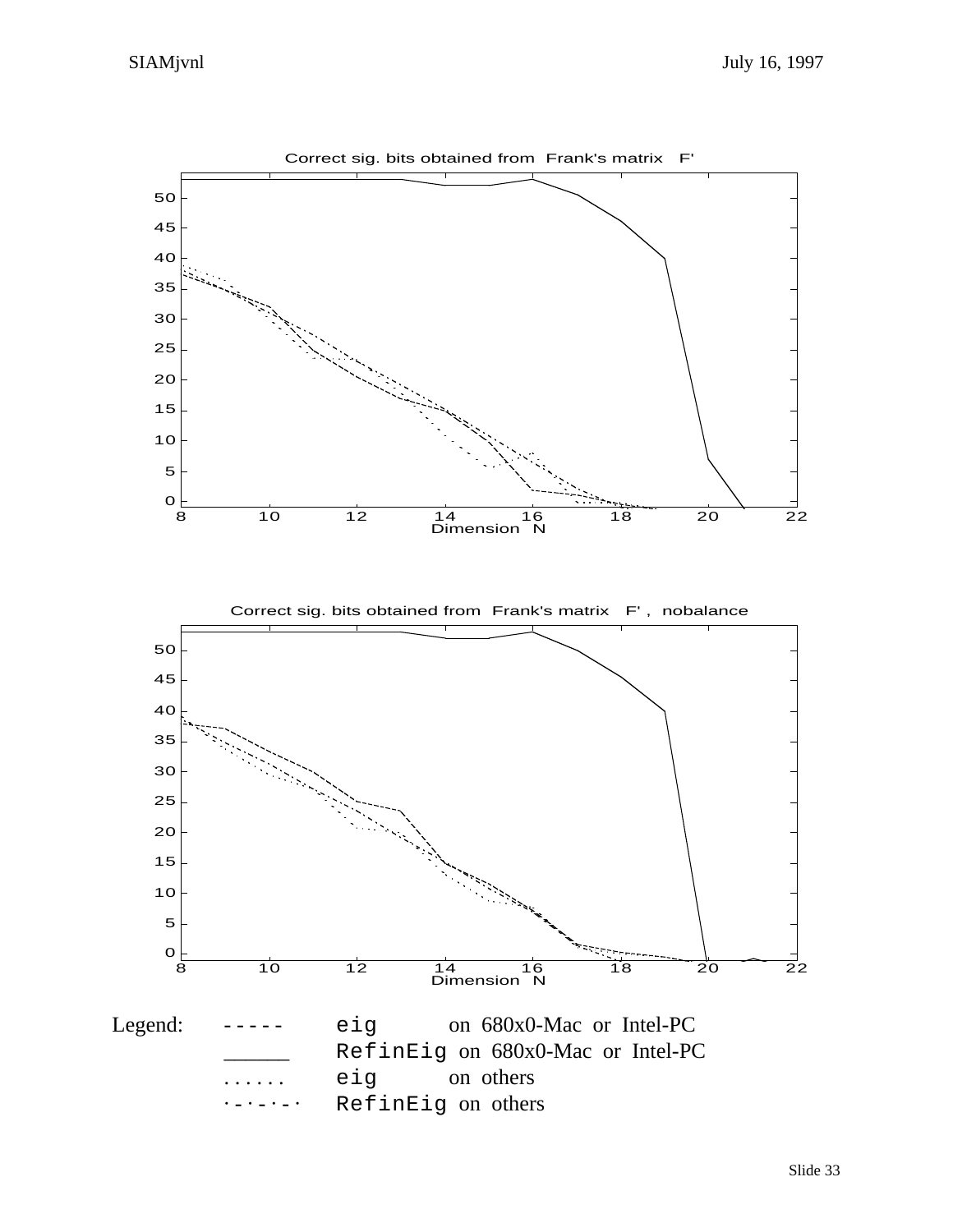# How does *MATLAB* benefit from an Extended format without ever mentioning it?

*MATLAB* 's matrix multiplication operation is programmed carefully, differently for every different computer, in order to reach

the highest possible speed.

Every element of a matrix product is a

Scalar Product = 
$$
a_1 \cdot b_1 + a_2 \cdot b_2 + a_3 \cdot b_3 + ... + a_N \cdot b_N
$$
.

By keeping products  $a_j \cdot b_j$  and their sums in fast registers to maximize speed, *MATLAB* computes them to the precision of the registers; on computers with Extended precision, that is  $64$  sig. bits even though the operands  $a_j$  and  $b_j$  carry only 53 sig. bits.

RefinEig computes its residuals like  $R = B \cdot Q - Q \cdot V$  as matrix products

$$
R = \begin{bmatrix} B & Q \end{bmatrix} \cdot \begin{bmatrix} Q \\ -V \end{bmatrix}
$$

which, after massive cancellation, come out almost as accurate as if evaluated in 64 sig. bit arithmetic though they are stored to only 53 sig. bits.

Thus, on computers that have it, Extended precision can enhance RefinEig's accuracy, typically by 11 sig. bits, without ever being mentioned.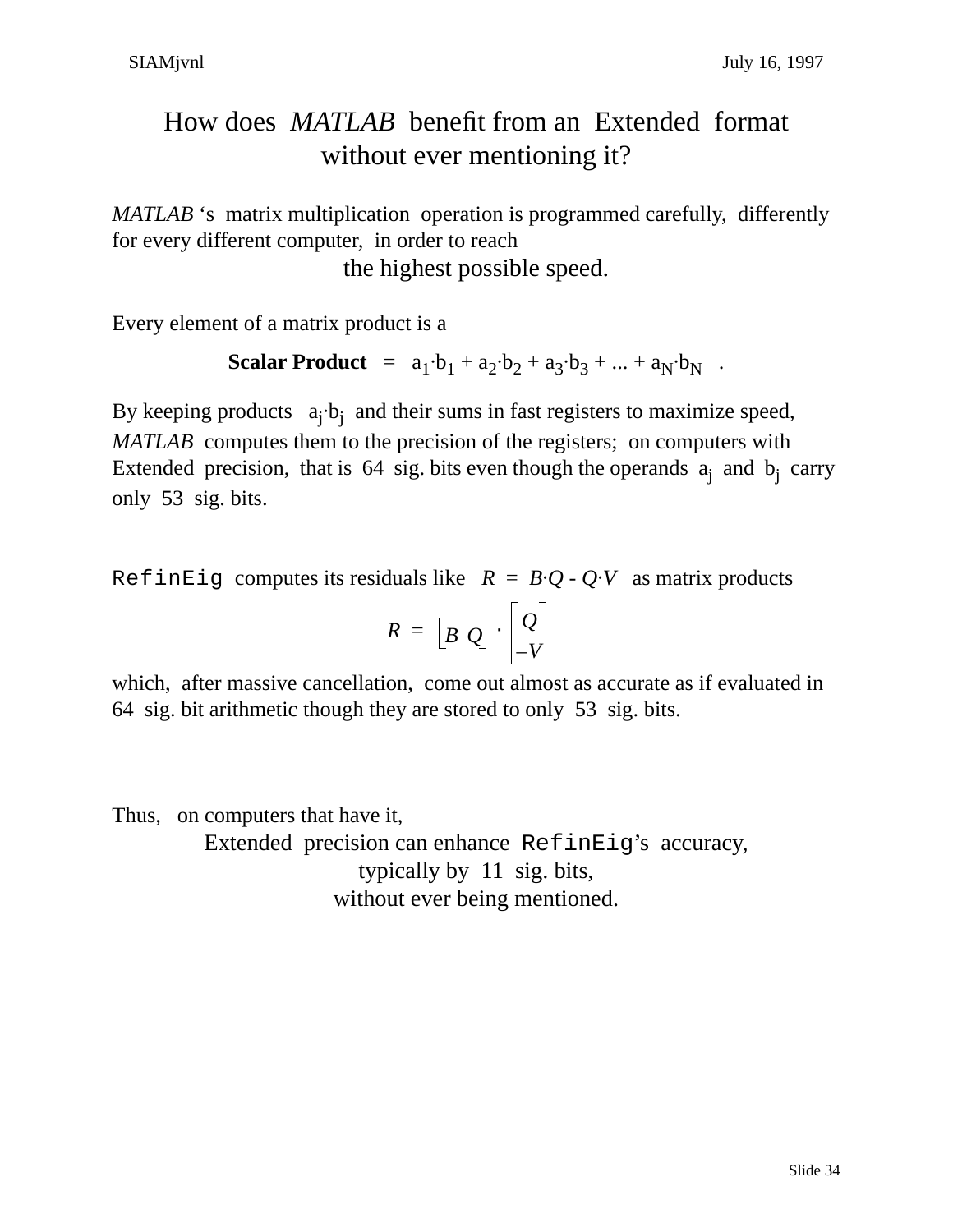## The Threat: Atrophy and Stagnation

For lack of benchmarks that assess accuracy or other desirable attributes other than speed,

Apple's Standard Apple Numerical Environment ( S.A.N.E.) never received the accolade it deserved from the marketplace.

Consequently, Apple's management cut its losses, dispersed much of Apple's numerical expertise, and abandoned the Double-Extended format when they chose to move from the 680x0 to the faster Power-PC-based " Power Mac " ( which goes faster for reasons other than its omission of an Extended format).

For lack of benchmarks that would reward their diligence, compiler writers have not supported novel capabilities of IEEE 754, so atrophy threatens them:

| Fast flexible handling of exceptions like | Division-by-Zero and |
|-------------------------------------------|----------------------|
|                                           | Gradual Underflow.   |

Directed roundings, necessary for good Interval Arithmetic and helpful for diagnosing numerical instability.

Extended precision, capable of evolving into arbitrarily high precision. Extended range.

More generally, for lack of ways to accommodate innovations, current benchmarks tend to stifle innovations regardless of their merits.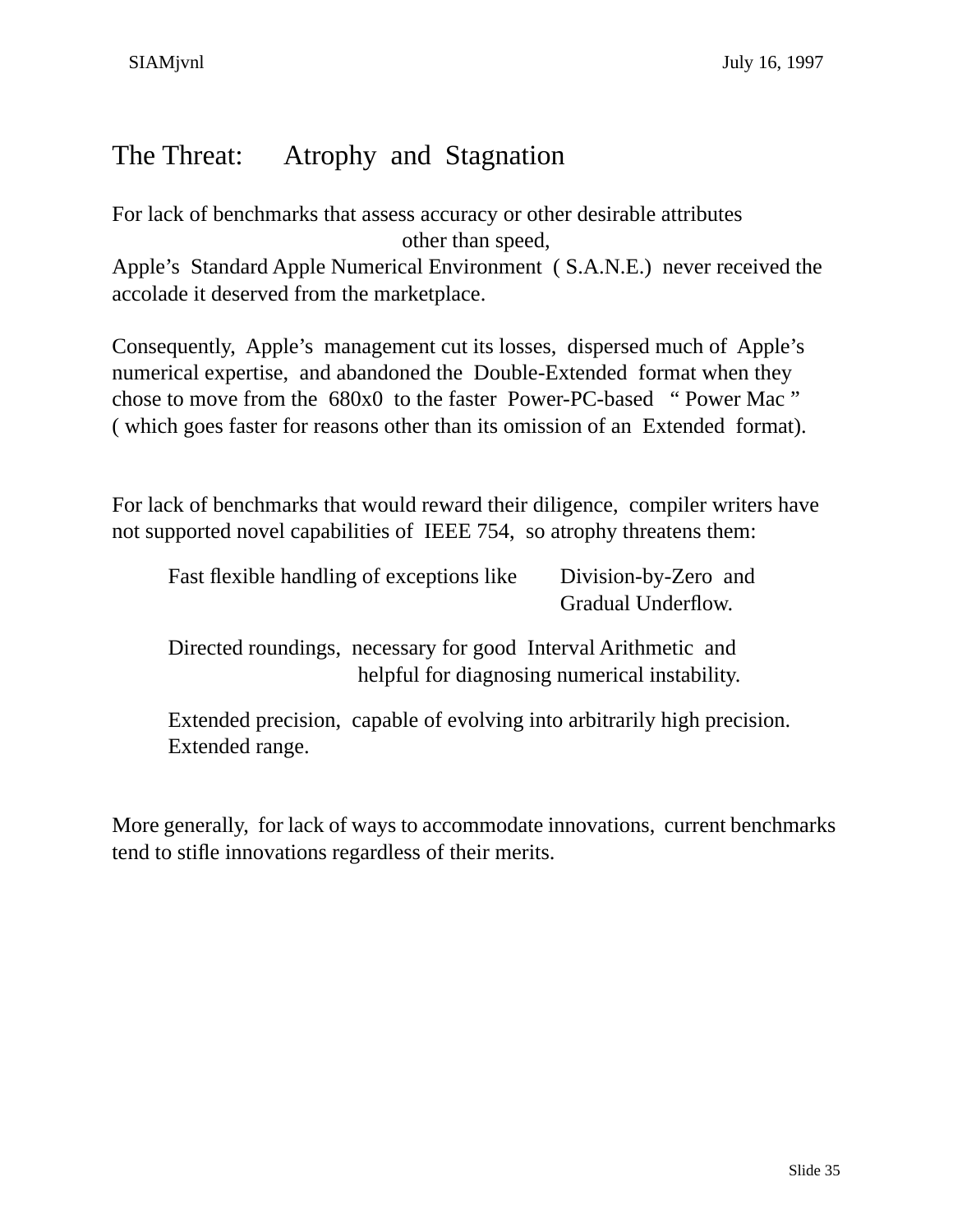### Computer Languages and Compilers hold center stage.

Mediæval thinkers held to a superstition that

*Thought is impossible without Language.*

That is why "dumb" changed in meaning from "speechless" to "stupid."

With the advent of computers, "Thought" and "Language" have changed their meanings, and now there is some truth to the old superstition:

In so far as programming languages constrain utterance, they also constrain what a programmer may contemplate productively.

Few compiler writers address challenges to mathematical, scientific and engineering computation, and these few are preoccupied with keeping their handiwork abreast of rapidly changing hardware in a bitterly competitive marketplace where no new product enjoys more than a few months of ascendancy.

They have to run as fast as they can just to stay in the same place.

Consequently, computer languages have not been evolving towards scientifically desirable goals, swayed as they are by over-reliance upon standards committees' aesthetic fads, on the one hand, and industrial demands for compatibility with past practice on the other. For instance, a case could be made for ...

```
The Baleful Effect of
        C++
        upon
Applied Mathematics,
Physics and Chemistry.
```
… and now Java.